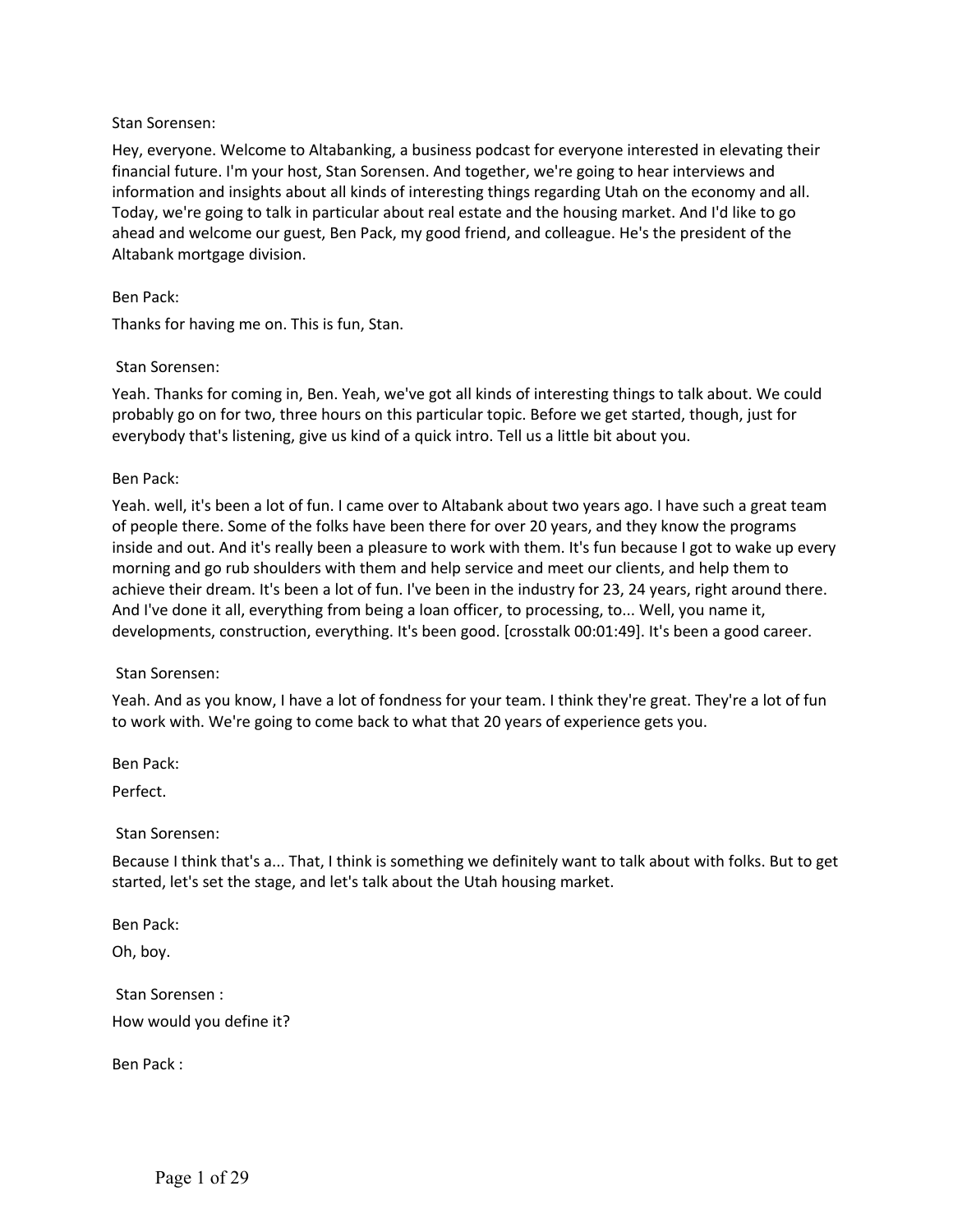That's a million-dollar question right there because we have just witnessed one of the biggest run-ups in appreciation and values, increases in values that we've ever seen in history. And there's a lot of reasons behind that. In-migration into the state from other states is huge. We've already had a shortage of housing to begin with, but a very recent report that I just read showed that we are short over 44,000 units right now. That's a good thing and a bad thing. With that, there's lots of opportunity, a lot of the builders we work with, a ton of builders at the bank. And I mean, everybody's seeing townhouses go up everywhere, right?

## Stan Sorensen:

Oh, just like we were talking about earlier, right outside the door here.

## Ben Pack:

Yep, right outside the door. People see a lot of big, beautiful homes being built. Land is tough. But it's not just one area, it's from St. George up to Cache Valley. I mean, everywhere is a hotspot. Everywhere, people are looking for homes to move into. It's a great time to be a seller. The challenge is, once you sell it, chances are you need to buy something.

# Stan Sorensen:

Well, yeah, that's... Yeah, how many people have you talked to just in your friend group that says, "Oh, I should sell my house today"?

## Ben Pack:

Well, we were looking personally. We were looking last year, and decided to hold off because lumber prices were beginning to skyrocket, and which they've come back down quite a bit. Supply chain is catching up, which is good. That helps with demand in housing. We decided to wait. And we look at where we're at, and we love our house, we love our neighborhood, we've got great friends there. We were just looking to get a little further out and downsize a little bit. And it just did not make sense. We stayed where we had family that sold and made a lot of money, and then they turned around and bought and paid a lot of money. It's all relative.

## Ben Pack:

But speaking back on the market for a minute, a lot of this run-up, we really saw gas thrown on the fire once the pandemic happened, and all the stimulus that came in. And it's been really good in a lot of ways. The hard thing is, a lot of our first-time home buyers are struggling to get in. You're seeing multiple offers. Even before homes are listed, the rumor mill starts and everybody starts calling. There's really some hard things that a lot of folks need to work through.

## Ben Pack:

And I know we'll talk more about that, as far as what people can do and everything. But overall, the market's awesome, rates are low, people can afford more house, folks that aren't moving, that we've seen a lot of folks refinance over this last year. We see a lot of them right now realizing, "Oh, my goodness, I am sitting on so much equity. I'm not going to be able to build the home of my dreams, so let's remodel the kitchen."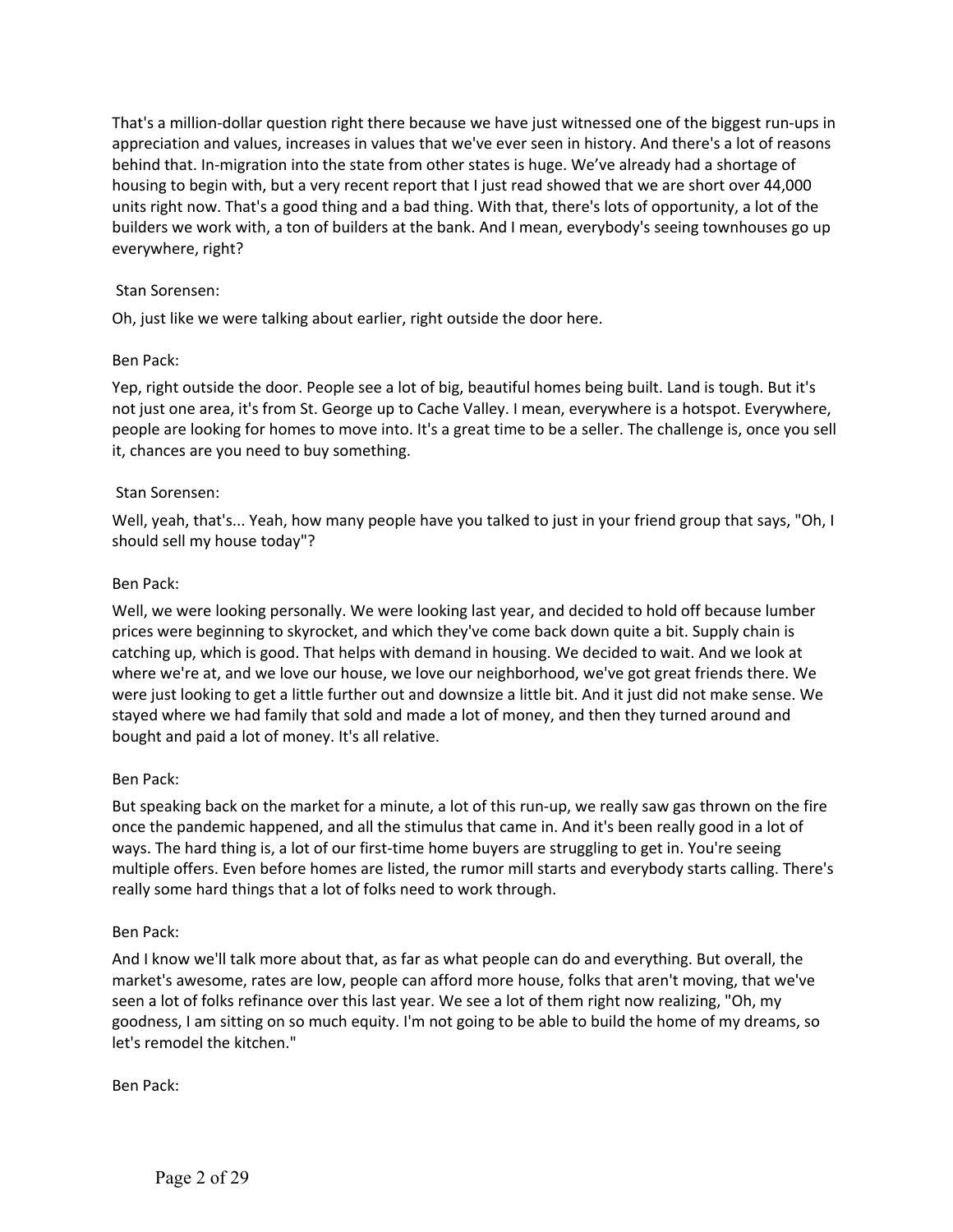People are refinancing, tapping into the equity that they have, and they're building their dream house in their current home right now. There's a lot of stuff happening, purchases, refinances, cash out, construction. It's all there, and it's all good. It's very healthy for our economy.

### Stan Sorensen:

Right. Yeah, it's interesting to me that there's no single-focused hotspot right now in this state, that it really is everything north and south. And we're hearing some east, but not as much, but a lot now going out west.

#### Ben Pack:

Yeah, west and south. It's crazy to see the growth in Utah County. It's crazy to see the growth in the southern part of Salt Lake County, the western part of Salt Lake County, even Tooele. I mean, Tooele is exploding out there.

#### Stan Sorensen:

Yeah, I've had a couple of people telling me that's the next hotspot.

#### Ben Pack:

Yeah. We work with a couple of builders out there, and the demand at their open houses when they do them on the weekends, their homes are flying off the shelves. In fact, they're not even selling them at this point until they're completed.

Stan Sorensen:

Oh, wow.

Ben Pack:

Because one, the cost of materials right over the last six, eight months or last year has been really hard for them to set a price, and then not get killed with the increased costs, with supply and demand. But anyway, I keep going on different things like that, [crosstalk 00:07:14] but that's okay.

#### Stan Sorensen:

Yeah. I'm going to touch... I just want to touch quickly on the refinance piece, because I know that that... We were very fortunate last year, as you know.

Ben Pack:

Mm-hmm (affirmative).

## Stan Sorensen:

I mean, number one, we were fortunate as an economy that the interest rates were so low. We were fortunate at the bank because we did quite well, the number of customers coming to us. Is it safe to say that last year refinancing action was really about lowering interest rates and being able to lower your monthly payments and all that go along with it, but now, we are seeing that shift to refinancing in order to tap the equity?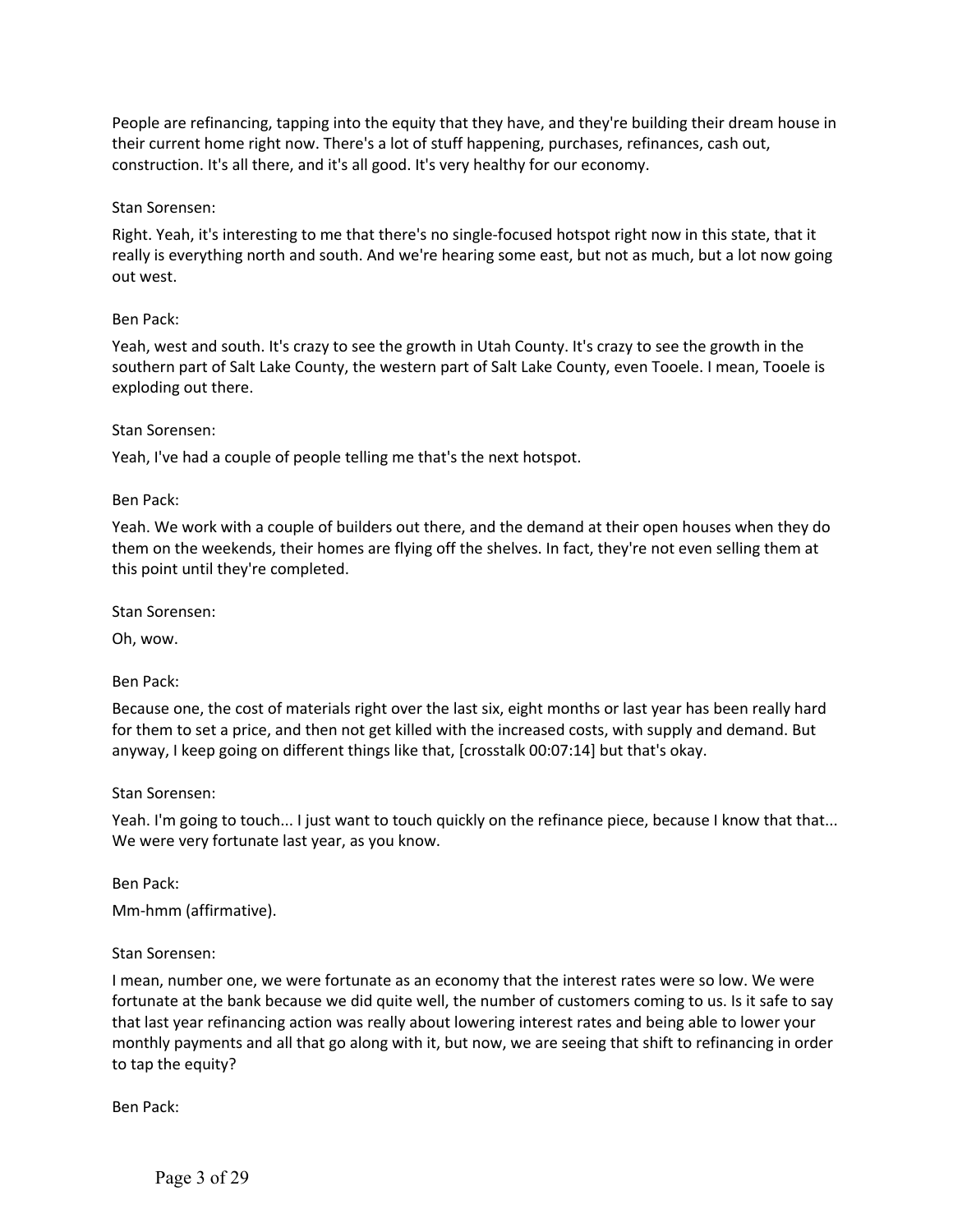Yeah. I mean, that's generally speaking, for sure. Last year, we broke every record as a company, as a bank. But as an industry, we set records that I don't think anybody would have ever guessed. And it was all based on rate and demand. We hit all-time lows, and that's where that government stimulus really put gasoline on the fire. This year, there are still folks that didn't refinance last year, whether it was maybe they were self-employed and hadn't quite hit two years, or they had various reasons why they weren't able to, or didn't take advantage of it last year.

### Ben Pack:

But rates, especially over the last little while, has really dropped back down again. And we're not at alltime lows, but we are pretty darn close. There's a lot of folks that are just doing rate-and-term refinances, where they're not pulling cash out. Some of them are shortening their terms to a 15-year mortgage or a 10-year mortgage. I'll tell you one thing that's been really interesting, and this might be a little bit off-topic, but depending on where you're at in the state, every year, and it's usually in December, that's when it is, FHFA, which is a governing body over Fannie and Freddie, they decide what the new conventional loan limits should be. And they've increased them every year. This year, I actually think we're going to see a fairly big increase.

Stan Sorensen:

Really?

## Ben Pack:

Yeah, I think we'll see a fairly big increase. And this is just me saying this, but Salt Lake County, they have an expanded market. Summit County, they have an expanded market. Believe it or not, Tooele County has an expanded market. Utah County does not have an expanded market, meaning, once you go above that limit, you're into jumbo territory. And that's really easy to hit that.

## Stan Sorensen:

Right. Yeah.

## Ben Pack:

That's where I think you'll see the government make that adjustment. But in the meantime, I will say that is one really good reason for working with a community bank. We know our marketplace. We are your neighbors, we are your friends, we know what's happening in real estate. And we also have the money and the programs, and I'm talking a portfolio program to service Utah County in this case, and not have them on a "jumbo" program. This portfolio product, we can go up as high as \$5 million. But it really fills a big need in counties like Utah County, where they may not have some of the expanded products that Salt Lake or Summit have. Anyway, a little side tangent there, but again, this is the value of a community bank. We make local decisions, we underwrite it, we fund it, we service it. It really does make a big difference.

#### Stan Sorensen:

Yeah. You used a phrase, or used a couple of phrase, talked about conventional limits, and all. And I know that there are some folks out there. I mean, even people who have purchased a home, maybe have purchased their second home, sold their first home, purchased another home, they still get confused about the various programs. Maybe we can talk about that, conventional loan, jumbo loan, all the various programs that we have, because they're pretty extensive.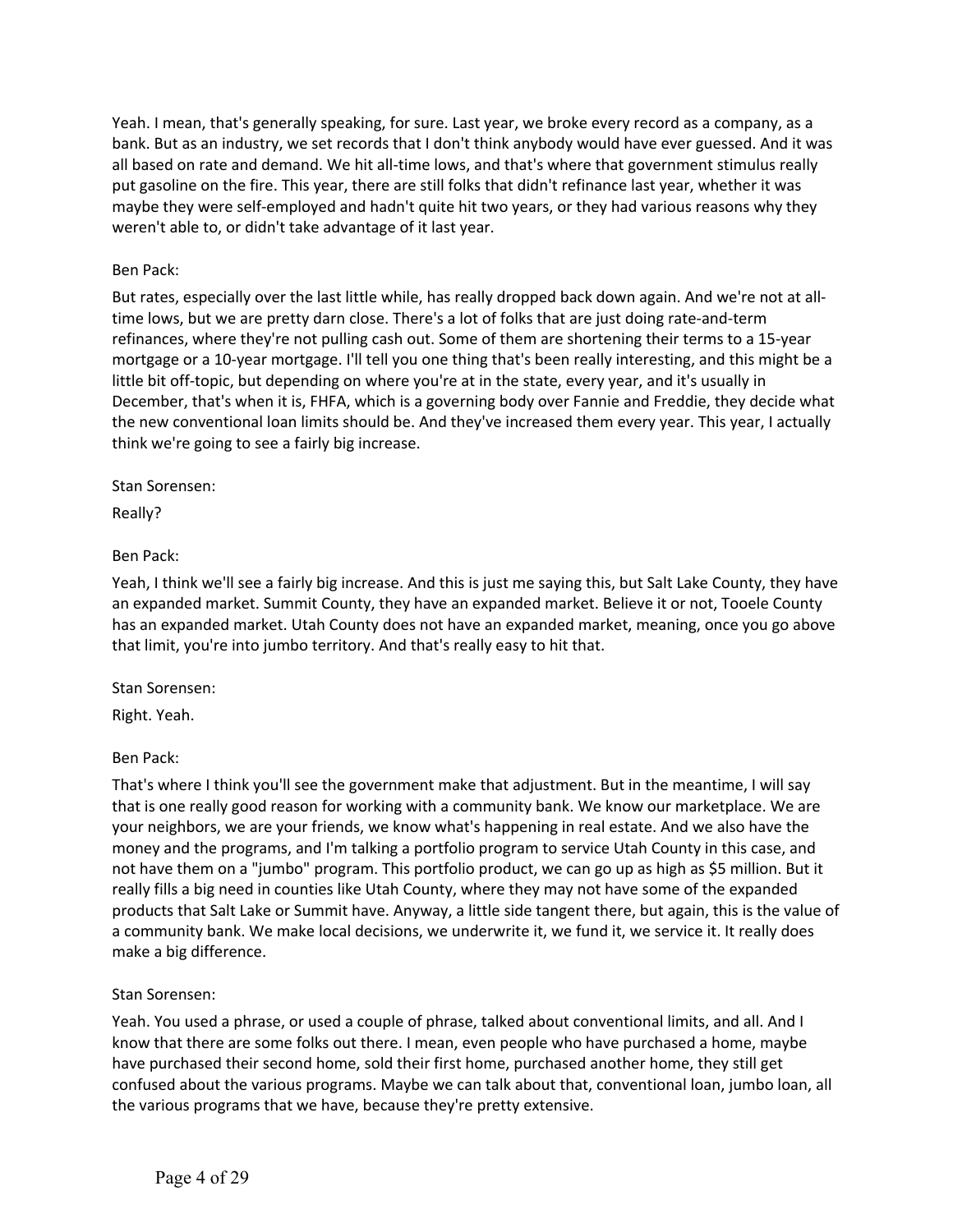They are. And that's one thing that Altabank has done very well. And I'll probably use a couple phrases here that may confuse some folks, but I'll try to explain everything. Starting with first-time home buyers, there are programs out there. There are grants, Own in Ogden, for example. Some of the cities... West Valley City has a grant that so long as they have the money, because they do run out of funding, they have certain requirements that they require borrowers to go through. The West Valley grant, for example, you have to write a letter to your congressman. Kind of a funny requirement, [crosstalk 00:12:21] but it gets them involved, helps them to understand the process.

#### Stan Sorensen:

Do they say what you have to say? Because I can envision some of these letters perhaps not helping your cause. I don't know, that's with your congressman, I guess.

#### Ben Pack:

No, they just want you to send them a letter. You can talk about whatever you'd like, but at the end of the day, the cities give these grants. And some have to be paid back, some don't if you live there long enough, whether that's five years or 10 years. It's free money.

Stan Sorensen:

Yeah, wow.

#### Ben Pack:

But you can use that for your down payment. Most programs, unless you're a veteran, or you're in a USDA Rural Housing area, something out in the basin, for example-

Stan Sorensen:

Sure.

Ben Pack:

... or Tooele parts of Utah County, they can qualify for a USDA financing, which is a zero-down program. Veterans, I do want to talk about veterans for a minute.

Stan Sorensen:

Yeah, let's.

## Ben Pack:

We absolutely love our veterans. Those men and women, those families, they sacrifice a lot. And I love that the government gives them a mortgage benefit. The sad thing is, when they leave the military, they get a one-hour or two-hour rundown of, "Hey, here's your benefits. There's the door. Thank you." And a lot of them don't understand you can buy a house without any down payment. That VA loan, quite honestly, is the best loan in the world. It has the best rates. There's no mortgage insurance premiums. You're just paying your principal and your interest. Of course, you have your taxes and your homeowners insurance, but there's no mortgage insurance, and they can get in with very little money down. They're also very lenient on credit scores. Jumping back to first-time home buyers, that's... One of the programs is FHA. It's very lenient on credit scores, and you're looking typically at a minimum 3.5%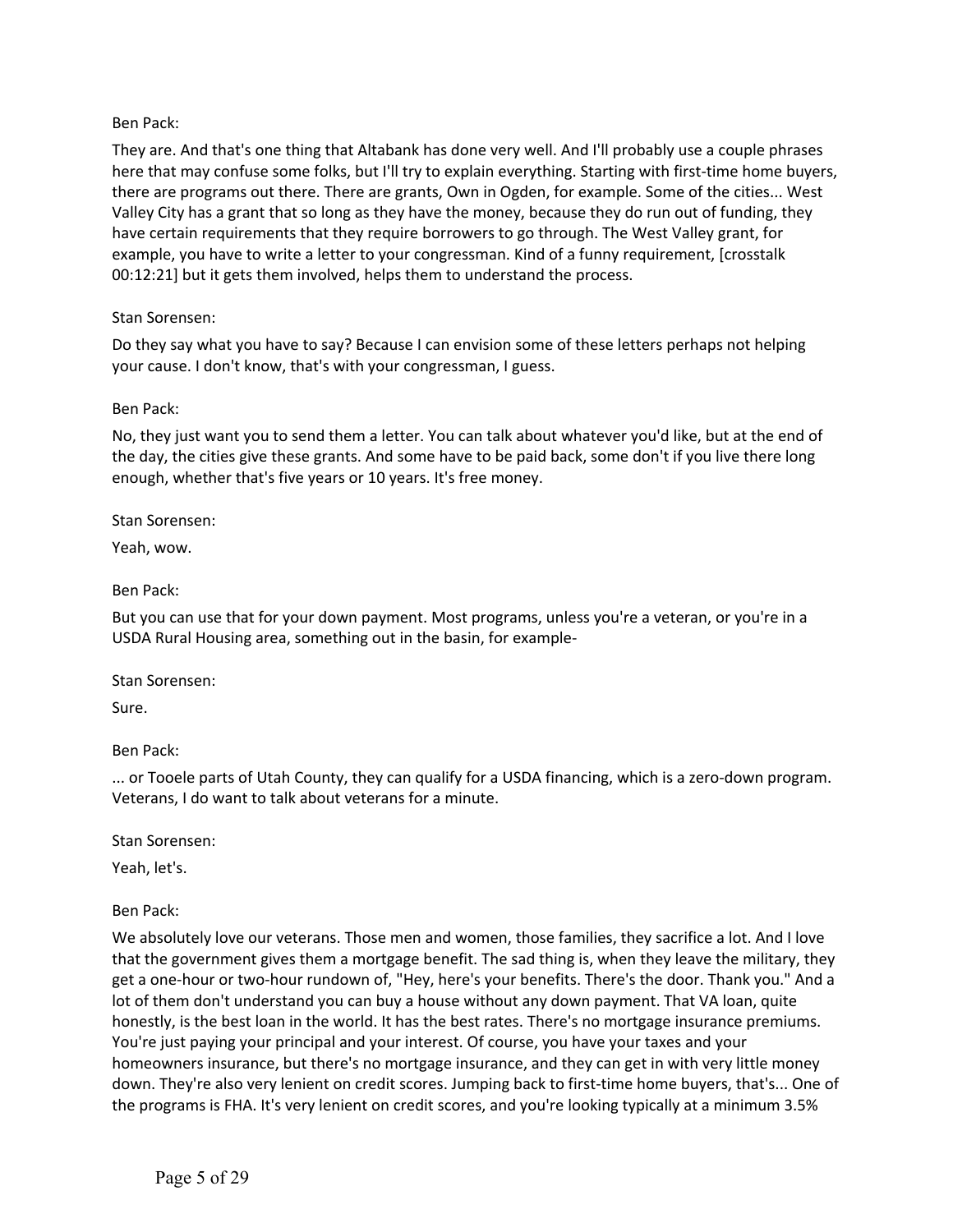down payment, 3.5% of the purchase price. They have great rates, but it does have mortgage insurance, and that can get pricey.

Stan Sorensen:

Yeah, it gets expensive. Yeah.

Ben Pack:

But on the conventional side, kind of moving down that line of different types of products and customers, there are programs with as little as 3% down on a conventional loan, where the mortgage insurance can go away down the road. If folks don't have 20% down, typically, you have to have mortgage insurance. But all of these programs are designed to help people at different stages, and it's all based on risk. The less [inaudible 00:15:03] in the game, the less down payment, the higher the risk is generally for the lender. The fact that the VA loan, and I don't mean to be bouncing around so much [Crosstalk 00:15:14] but I'm just trying to give good information here.

Stan Sorensen:

No, it's great.

Ben Pack:

The fact that the VA loan doesn't require a down payment, they have what's called a VA guarantee. The government guarantees whoever lends that veteran the money, that they're going to be protected up to 20% of the value of that loan, right?

Stan Sorensen:

Oh, right. Yeah.

Ben Pack:

If for some reason the veteran defaults, that the lender is protected. The government backs that loan. It's fantastic product.

Stan Sorensen:

Let me actually just ask for a pause real quickly on the veterans, because I remember as we wrote a piece that's on the internet about this last year, and I remember very clearly that it's not just for veterans, but active-duty military are able to qualify under a similar type program, if not that exact program.

Ben Pack:

Yeah, it is the same, and it covers all areas of the military, including the coast guard, right?

Stan Sorensen:

Right. Yeah.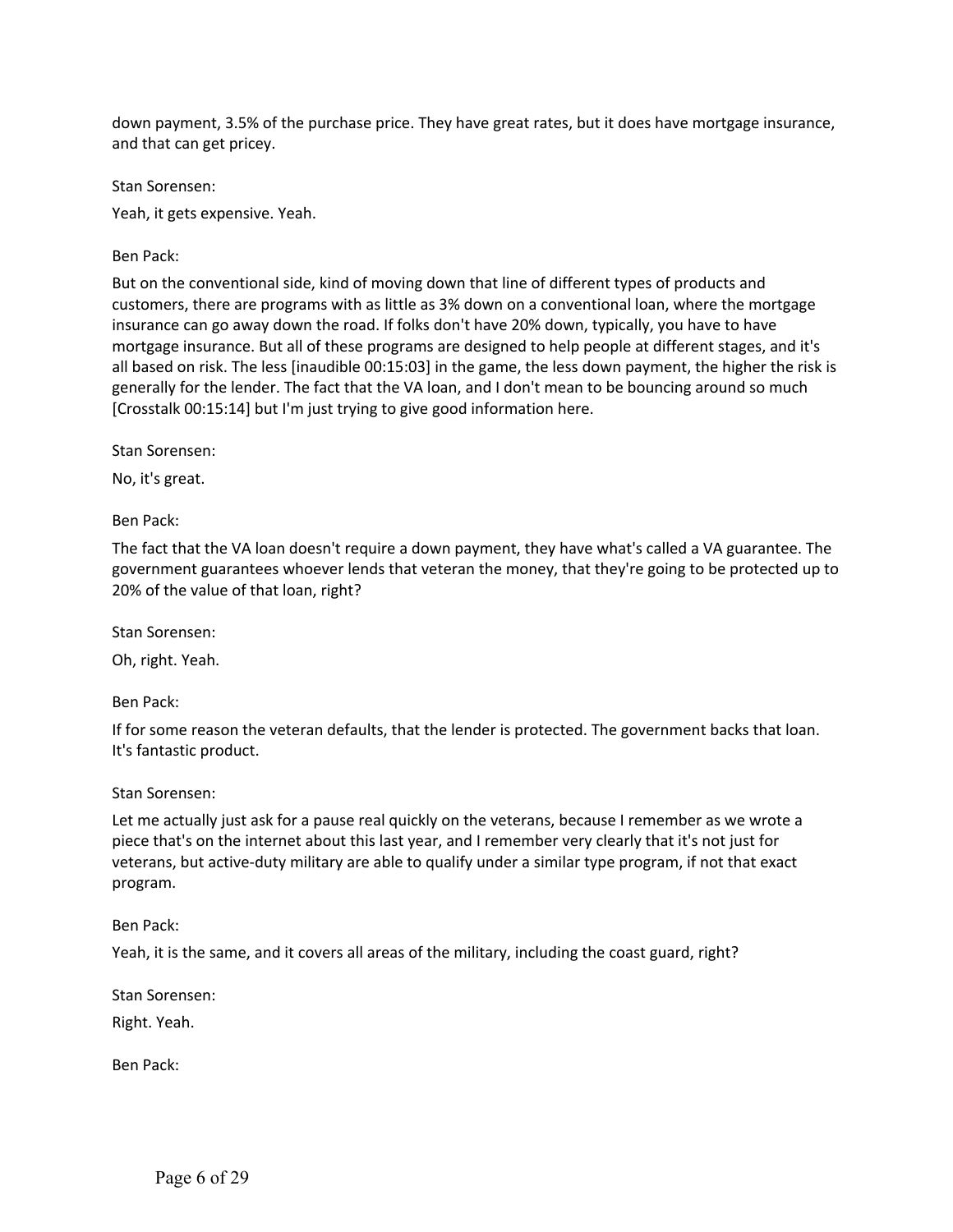No matter what branch you're in, you're covered. But to qualify for the mortgage benefit, you do have to complete a certain number of hours of service for the government. If you have somebody in the ROTC, their first year, really with the military, they're not going to qualify.

Stan Sorensen:

Sure.

Ben Pack:

Now, again, one thing that they may not know, survivors.

Stan Sorensen:

Yeah, I was going to bring that up too. Yeah.

## Ben Pack:

Some of these military men and women that have paid that ultimate price, which again, thank you for your service. My hats go off to them. Their surviving spouse can still qualify and receive the same benefits, even if they never used it. Even if they used it before, you can use it again. It's not a one-time benefit. This is something for life. If they move to another state, if they get transferred, if something else happens, they can still use it time and time again. And the spouse, the surviving spouse, same thing, they're eligible.

## Stan Sorensen:

Yeah, it's a fantastic program. Okay. And then of course, you mentioned jumbos as well with some of the-

## Ben Pack:

Oh, we love jumbo loans. We really do. Jumping back just over a year with the pandemic, when that first happened, everything got pretty crazy. Everybody knows that, but in the lending world, a lot of banks had to pull back, including some of the largest banks in the nation. They pulled back on products. Some eliminated home equity lines of credit, others pulled back completely on jumbos. They were like, "Nope, we don't have the capital for it. It ties it up for just one person too much." There's a myriad of reasons why they pulled back on that product. We never did. In fact, we expanded our product. Jumbo financing is a fantastic loan. And again, working with Altabank, community bank, we know our market price, and we're very comfortable with jumbo financing. We keep that. We have places we can sell it in the secondary market, we don't. If we ever needed to, we could, but we love it. We like to keep that here locally.

Right. Yeah.

## Ben Pack:

But generally speaking, the rates on jumbo, for a while, they were actually better than conventional rates.

## Stan Sorensen:

Yeah, I remember that. I remember we talked about that.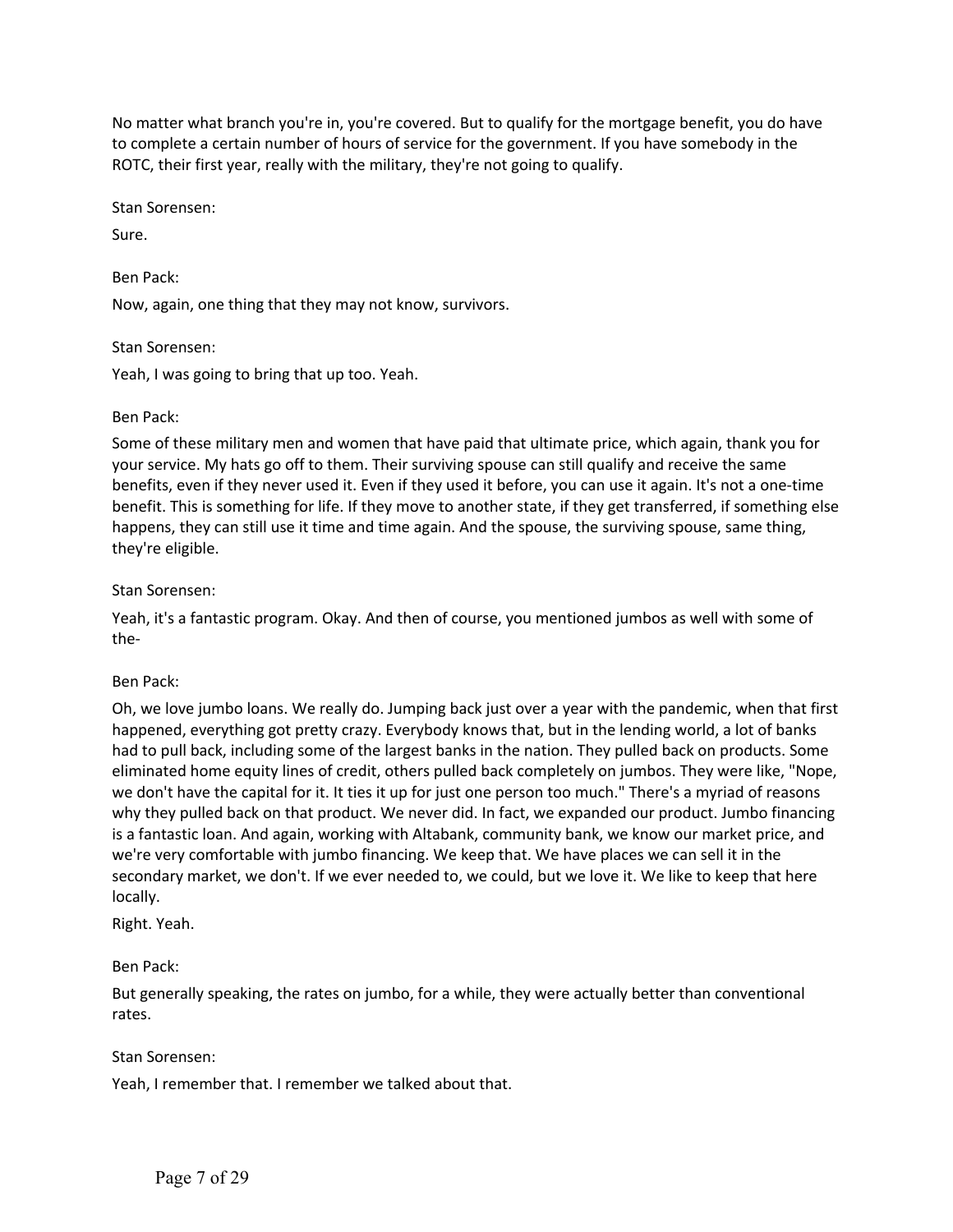Great, great product. We go up to as high as 5 million, but again, based on risk, you got to have a 20% down payment, but if you go up to 5 million, it's not going to be at an 80% loan-to-value writing. We're not going to give you 80% of what it appraises for, or what you buy it for. Those numbers will go down a little bit. But honestly, anything under a million and a half, 2 million, you can get up to 80% financing.

### PART 1 OF 4 ENDS [00:20:04]

### Ben Pack:

... million and a half, 2 million, you can get up to 80% financing. Now, you got to have good credit. If your credit is suffering, it's going to be tough. There have to be some very big compensating factors, but generally speaking, the higher the credit score, it doesn't matter the program, right? The higher the credit score, the better the rate. The lower the credit score, the higher the risk, hence FHA, Fannie, Freddie, Jumbo. Everybody has what they call loan level price adjustments. This is some of the jargon that we deal with every day. But what that means is depending on the purpose of your loan, depending on the credit of your loan, they're going to make an adjustment to that rate.

#### Stan Sorensen:

Sure.

#### Ben Pack:

And every product has those adjustments. And each product, the adjustments will vary, but a credit score is one of those big, big ticket items that they really look closely at.

## Stan Sorensen:

Okay. Yeah. And we're going to want to come back to that, right? Because obviously we're going to want to talk a little bit about that if you are... Whether you're a first time home buyer, whether you're looking to upgrade or even downsize, right? We're going to want to talk about the things that we recommend you do, in order to get ready to do that. Before we do that though, let's kind of go back to the market craziness. Okay. You and I were talking before we sat down a little bit about this being deja vu for me. Right? Because 20 years ago or so in Seattle as people that listen to podcasts know, that's where my roots are. And you know, I've witnessed all this. And one of the things that I still marvel at is the number of what I call unnatural acts that people went through, their homebuyers went through in order to secure that home. And we're seeing some of those things here now, aren't we?

#### Ben Pack:

We are. And again, going back to supply versus demand, right? And being short over 44,000 homes or dwellings. Anybody who's out there looking to buy a house right now, I feel your pain. I am sorry it can be so frustrating, but there are some things you can do to position yourself better. Right now, I'll tell you, I have a close friend of mine that has been helping his daughter get into real estate, helped her buy a townhouse. After about three months of every weekend, making offers, going back and forth with counteroffers. I thought they were going to throw the towel in. And they finally just pulled out all the stops and said, okay, this is what we're going to do. And they were willing to pay over asking price, willing to pay over appraised value. So there are a lot of different strategies and this is where it's so important to work with a really, really good real estate agent.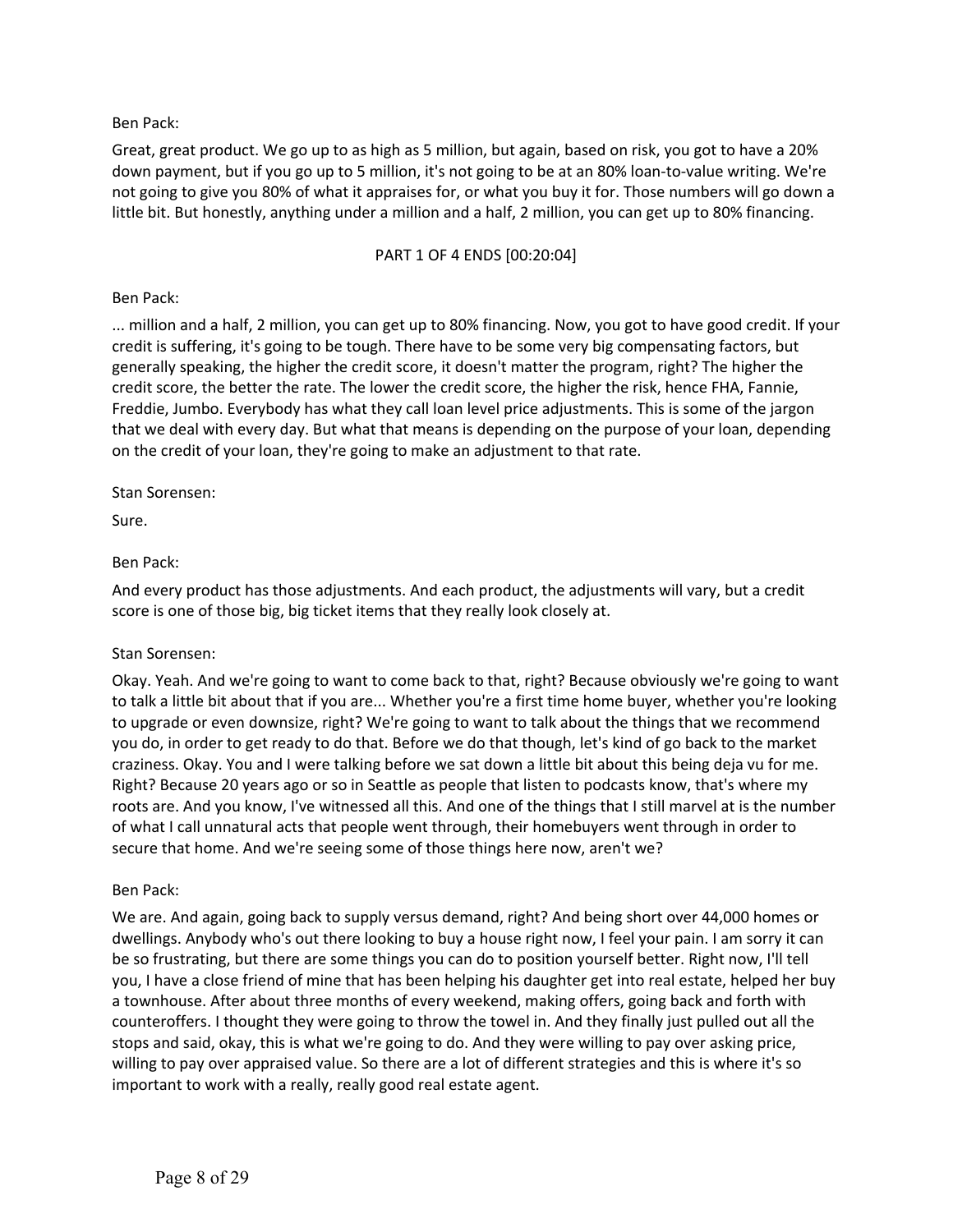I was just going to say, that's going to make all the difference, isn't it?

## Ben Pack:

Yeah. Yeah. I mean, I've heard all the comments. I'm sure everybody has. You don't need an agent. They don't have to work right now. The homes sell themselves. That could not be further from the truth. They are working their tails off right now to represent their sellers. Even though there's multiple offers coming in, there's so much happening. And if you don't have somebody to hold your hand and help guide you through stuff, you're going to be leaving money on the table.

## Ben Pack:

As a buyer, you need somebody who is representing your interests. Somebody who knows how to negotiate and how to assess true value. What to look for in a house. Do they have the network of home inspectors? I've got a great story on that one, by the way. So get with a good real estate agent. Altabank, we love our agents, and we work with some really good ones. So if anybody has questions, we can certainly make recommendations. We're not going to steer you. We're just going to give you a bunch of names and say, give them a call. And at the end of the day, you want to work with somebody you trust, somebody you have confidence in. And if you know the people that are recommending them from personal experience, that holds a lot of weight.

#### Ben Pack:

So jumping back to some of the creative offers that we're seeing-

## Stan Sorensen:

Well, I just want to, for everybody listening, you notice the difference. Creative offers, unnatural acts. Just difference in vocabulary there. That would be the mortgage professional and me, the difference there. So anyway, please go ahead.

## Ben Pack:

We have seen offers where the buyers are coming in saying, "Hey, Mr. Seller, we will pay all of the closing costs. We will pay all of your title fees. We will even pay your real estate commissions to your listing agent." We're seeing some crazy stuff like that.

## Stan Sorensen:

Okay. That's one I hadn't heard all of that.

## Ben Pack:

And that's where some of these agents are getting really, really creative. So again, working with a good professional, it makes all the difference.

#### Stan Sorensen:

You hear about the... I mean, we had talked about it as well prior to this, but you hear about the escalators, right? The automatic escalators. And you know, I remember in hearing stories in Seattle, the people that walked away from deals where somebody else who'd made the offer had an automatic escalator with no ceiling on it. Yeah. It's just, look, we'll pay \$10,000 over whatever the highest bid is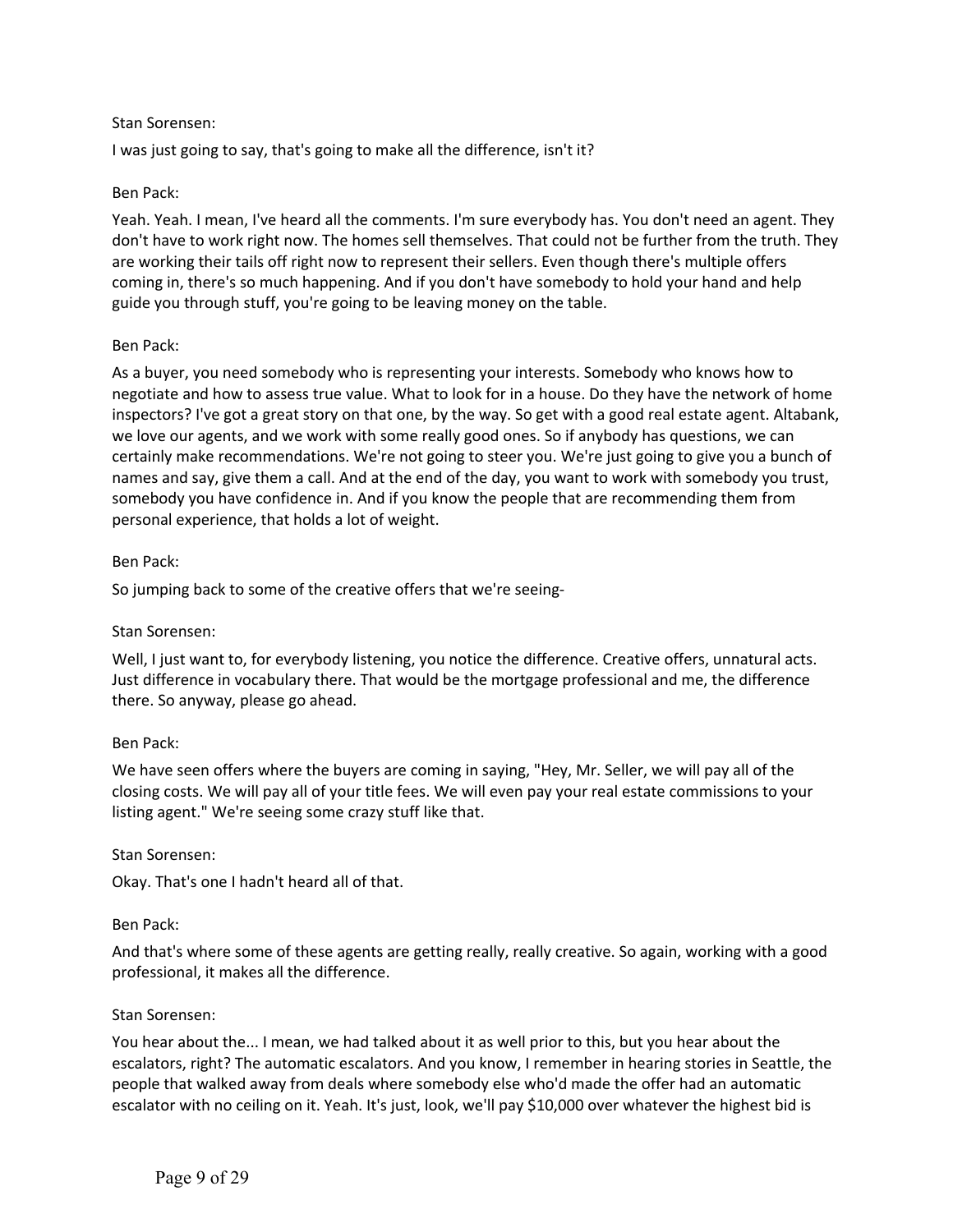until we've basically made it impossible for anyone else to buy. So you hear about those. The waiving inspection is one that was really in vogue for a while.

Ben Pack:

A wary one.

#### Stan Sorensen:

I was going to ask about that. Are we seeing that?

## Ben Pack:

We are seeing them where their offers are not contingent upon inspection. There's no out or no contingency for appraised value. I'll be honest. Some of the ones I've seen recently, especially for the first time home buyers, because they don't have as much money. They're really getting started. They may get some help from family or from a friend, but some will say, okay, we will pay \$5,000 over any offer that comes in so long as it does not exceed \$400,000 or \$10,000 above appraised value. I mean, there's all sorts of ways for these offers to be structured. So again, it comes down to having competent help, strong representation for the buyers themselves to win because you have out of state people coming, paying cash. Those are hard offers to pass up, where it's not contingent upon anything. And they can close immediately.

## Ben Pack:

There are still people that are winning though. There are people that are writing letters saying, oh, we love this house. This is our family situation. They tug on the heartstrings. And they're winning some of these bids, but they have to be prepared. You need to get in with your mortgage loan officer way ahead of time. Before you even start looking at homes, get in, get your credit pulled, get pre-approved. I'm not saying pre-qualified. There's a big difference. And let me just talk about that difference for a minute. A lot of people back in the day, they just, oh, hey, call up, "Hey, Mr. Loan officer, here's my information. Please get me pre-qualified." Well, that's them running some numbers, right? Well, your debt ratio looks okay. You know, your credit looks okay, but having a true pre-approval where we verified income, we have verified the assets, where the money's coming from for the down payment.

## Ben Pack:

We've gone through everything, including underwriting. They are approved. The only thing they need is a property with an accepted contract and appraisal and title report. Homeowners insurance too, for that matter. But in all reality, we can get loans done in as little as eight days. That is the fastest legal time limit you can do from start to finish to close the loan. There are protections in place there by the government for home owners. Back in the day, you would actually have some companies that would do a 24-hour close. That was before the big downfall. And that was before the big reckoning.

#### Stan Sorensen:

Right? Yeah. Yeah. So pre-approval, not pre-qualified. What does one need to do in order to become pre-approved?

## Ben Pack:

Altabank, we've put a lot of work into technology. We have a really cool app.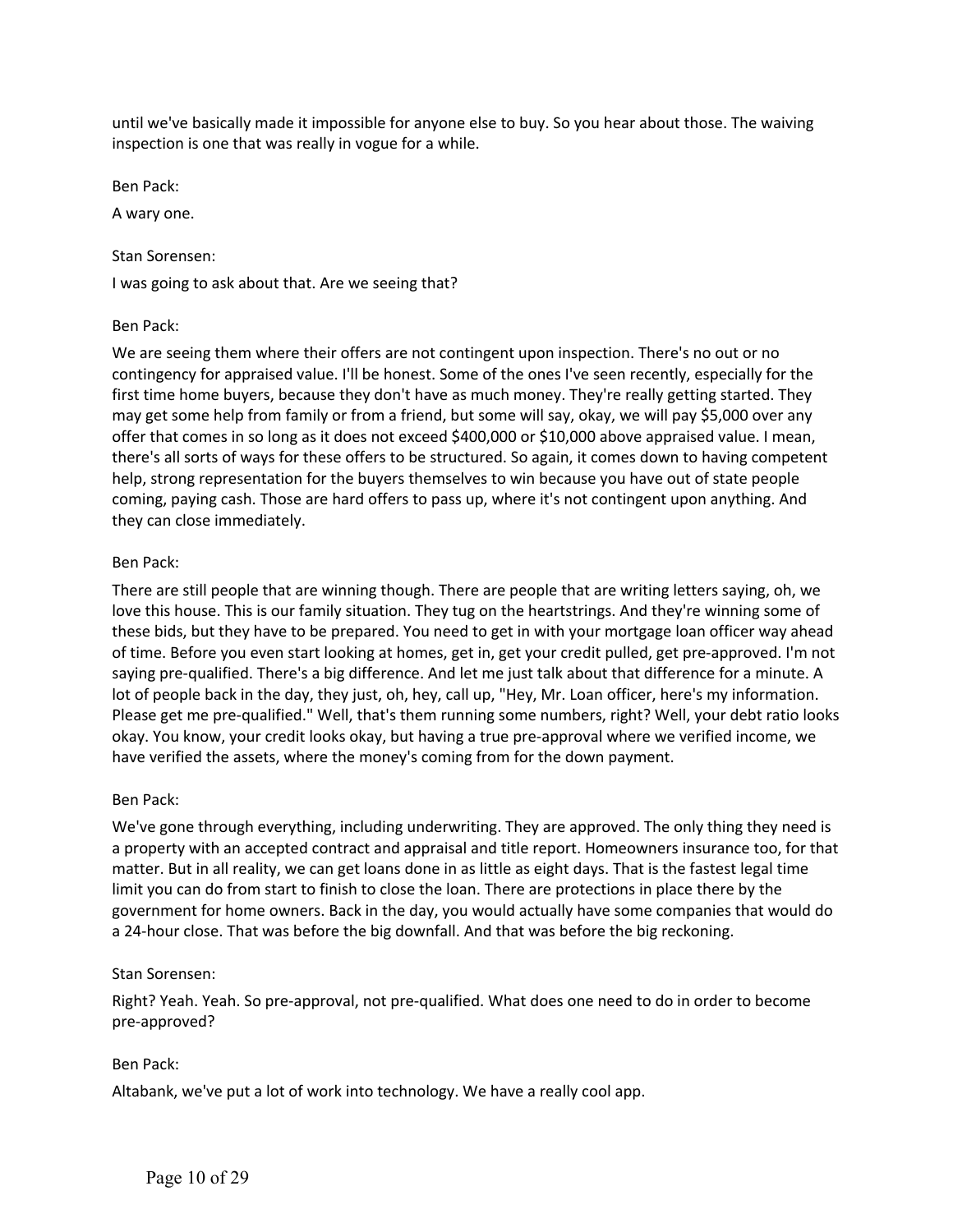You do have a really cool app.

## Ben Pack:

I love it. You can go to Altabank.com. You can apply right there online. It'll send you a link, right to your phone app. You can do it from any mobile device, right? Any smartphone, any tablet, any computer. And I'm going to plug this for a minute, right?

## Stan Sorensen:

No, go for it.

# Ben Pack:

I'm very proud of it. We put a lot of time and resources into this to make this a very smooth process. And this is really going to help first time home buyers, right? The technology is awesome. It's super easy. It's an interview style application. It's not this five page legal sized document with a million boxes that you've got to figure out what you got to do. It's an interview style application. So it'll ask you your date of birth. It'll ask you your social security number. It'll ask you who you work for and if you are selfemployed. And if you are self-employed, it's going to give you a different set of questions, right? If you're a veteran, it's going to give you a different set of questions.

# Ben Pack:

So it's dynamic in nature. Right? And the cool part, and again, I'm going to just plug this again for a minute because it's so great. Your real estate agent can have access to the updates if they download the app and you can grant them access to it, so that when the appraisal comes back, boom, you're notified in the same moment that the loan officer gets it. You know it's there. The moment it comes out of underwriting and you're approved, you get the notification same time the loan officer does. The real estate agent does it. They love it. So they always know where it's at along the way.

# Ben Pack:

So communication vastly improved. We outshine everybody in communication and a lot of that is thanks to the app. So it makes it really quick, really seamless, really easy. So getting pre-approved, having everything underwritten completely except for the property, except for the appraisal, that puts you in a really strong position.

## Ben Pack:

Going back to my friend, helping his daughter buy a townhouse, I'm in communication with that real estate agent. She calls me and says, "Ben, we just put another offer in. Here's the name and phone number of the listing agent. Will you call them? We do." We call them and we talk up our borrowers. We help those listing agents know this just isn't any Joe Schmoe. This is my borrower. We have put them through all the ringers, right? We verified everything. You know that by accepting their offer, this home is going to get sold. It's going to close on time. Your seller can move forward in confidence with whatever they're doing and it's done. So they love having that extra touch. So those are some of the things that customers can do to be pre-approved going, back to getting in early with your mortgage loan officer. If there's a challenge on credit, take the time to get it fixed, take the time. And we can get a lot of stuff done really quick.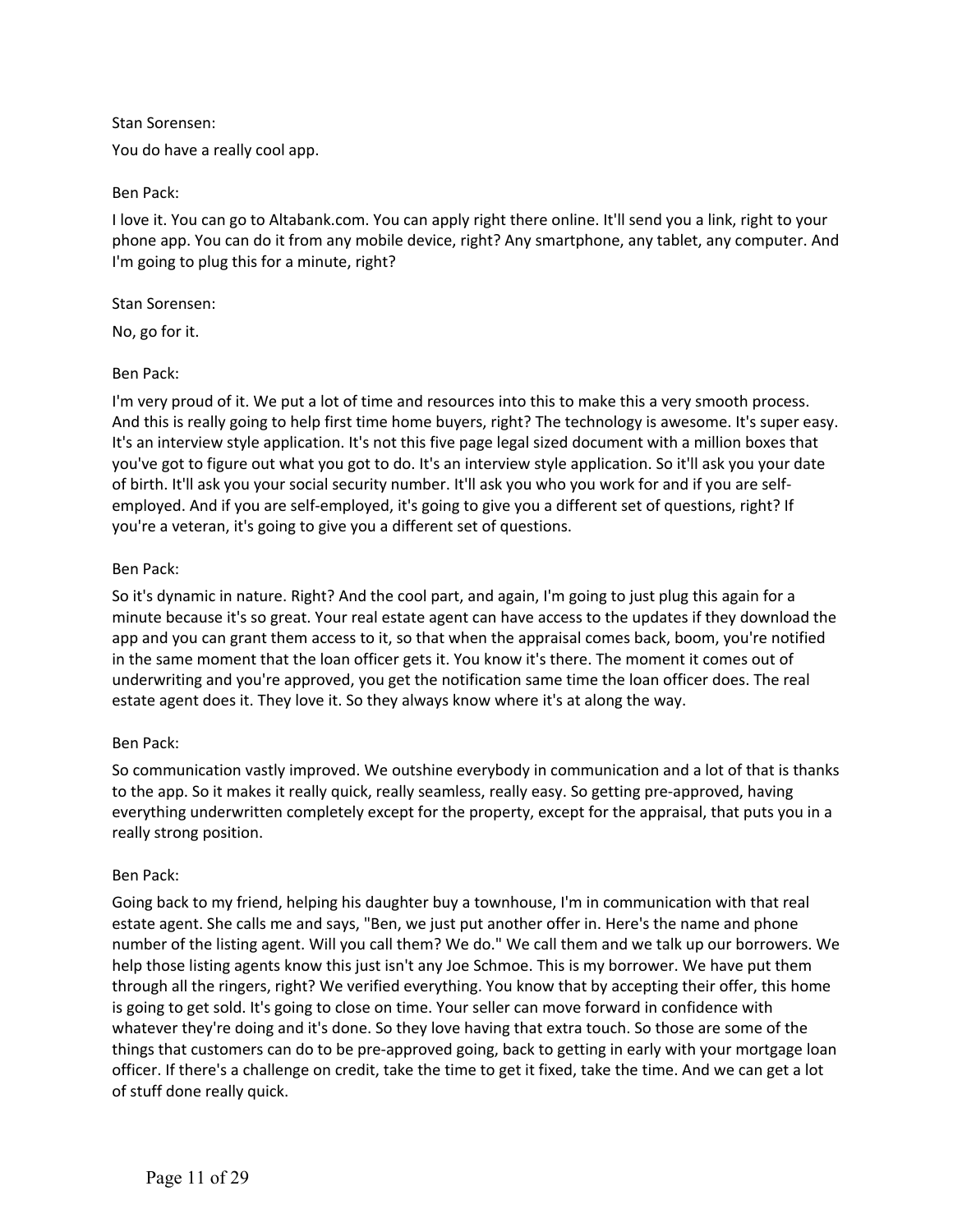We are not a credit repair company, but we have some models, that'll say, okay, if you can get stuff squared away, if you can pay down your revolving debt by \$5,000 or whatever it is, you could expect a score about here. The credit providers we use have these models that we can use. So we really try to help people set themselves up. And we really hate telling people, no, you're not approved. What we prefer to say is, hey, this is what we need to do to get you approved, to buy a house in three months from now or six months from now. We hate telling people no. And unfortunately that is part of the business. And we do have to do that every now and then, but we much rather go through and lay out a whole game plan of this is what you need to do to reach your goal of X, Y, or Z.

## Ben Pack:

And we'll hold your hand through the process. It's so much better if we can do that before they're out looking for a house and their heart gets set on the model home with the builder that has all the upgrades that they can't afford. It's not really what they need to be doing based on where they're at in life. So we really do try to help set them up for success.

#### Stan Sorensen:

Well, yeah. So earlier we were talking a little bit about some of the really creative things that people are doing, but there are these fundamentals that you want to go in knowing as a first-time buyer or really as a buyer period, if you're looking to upsize or whatever.

#### Stan Sorensen:

Credit scores are very confusing to people. I know you've seen a lot of credit reports. I've seen a number of credit reports. They're about as clear as mud. So being able to sit down with someone who can say, look at where you are today with your income, your debt to income ratio, credit score, et cetera, the most we can approve you for is X, which means that the most house you can buy is to be in this price range.

## Stan Sorensen:

I think you're right. That's a lot more helpful to somebody than having them come in and say, oh, I just fell in love with this great house that's sitting on top of a hill, with a view of insert name of valley or river or lake. And be being told, yeah, that's nowhere near affordable for you. And if we could make it affordable for you, it wouldn't be affordable for you in the long run because your mortgage payments are going to be too expensive and taxes and all those other sorts of things. Right? So that advisory role really is I guess what we're talking about.

#### Ben Pack:

Well, again, going back to first time home buyers, I love working with first-time home buyers. All of our loan officers love working with first time home buyers, because they're excited. They're teachable, right? One thing... Well, the worst thing any loan officer could do is approve somebody for a mortgage payment or a mortgage that they truly can't afford.

#### Stan Sorensen:

Yeah.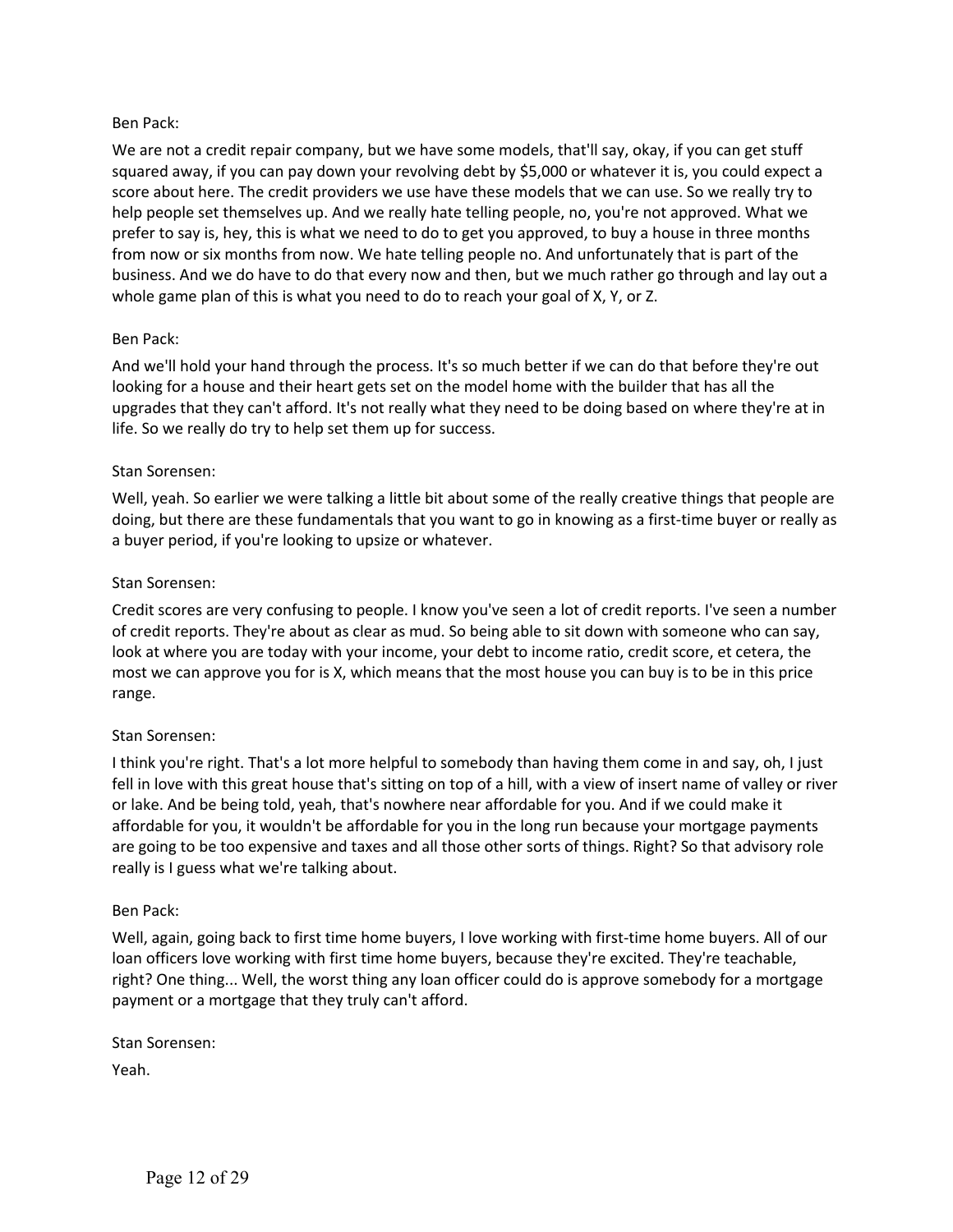Did they meet guidelines? Yes. But can they really afford it? Well, that's not for us to determine. But we love to give information. We love to sit down with them and review their budgets with them and talk about, okay, this is your situation currently. Now, based off of your current income, based off of your current situation and your goals, what is a mortgage payment you can comfortably, that's the keyword, comfortably afford? And they'll say 1,500, 2,000, whatever that figure is. Right? Well, that's what we work towards.

#### Ben Pack:

We want it to be comfortable. Now we'll give them the information. Here's the maximum you could qualify for. And if they determine that's the route they want to go, because they just have to have this house, we're not going to stop them. But our whole job is to give information. We want to help educate you so that you go into something eyes wide open, understanding the pros and the cons. Looking at, well, where do you see yourself in a year from now? What does income look like? What do careers look like? How long do you plan to live in this home for?

#### Ben Pack:

If somebody's looking at living there long term, well, the strategy is going to be different. Maybe it's worth buying down the rates, spending a little extra money because you save so much more over time, talking about that advisory role.

Stan Sorensen:

Right.

Ben Pack:

We really want to give them good, solid information. Once they have that, then they can make their decisions and be confident in those decisions. They can go and make offers. They can set out a game plan that, oh, no, this is going to be a starter home for us. We see ourselves being here three, four, maybe five years. And then we're planning to move back east, whatever the case may be. We try to match the best product, the best payment, the best rate, and the best maximizing their dollar, stretching it as far as we can, no matter who it is, we want them to get the best deal and match them according to what their goals and needs truly are.

#### Stan Sorensen:

Yeah. And as you're going through those conversations, are you also talking to them about the fixed expenses of owning a home that don't fall into our umbrella, right? Our mortgage umbrella, where you're talking, property tax, utilities, all the things that I think sometimes I think people kind of forget about them?

Ben Pack: Yep. Well, homeowner's associations, right?

Stan Sorensen:

Oh, yeah.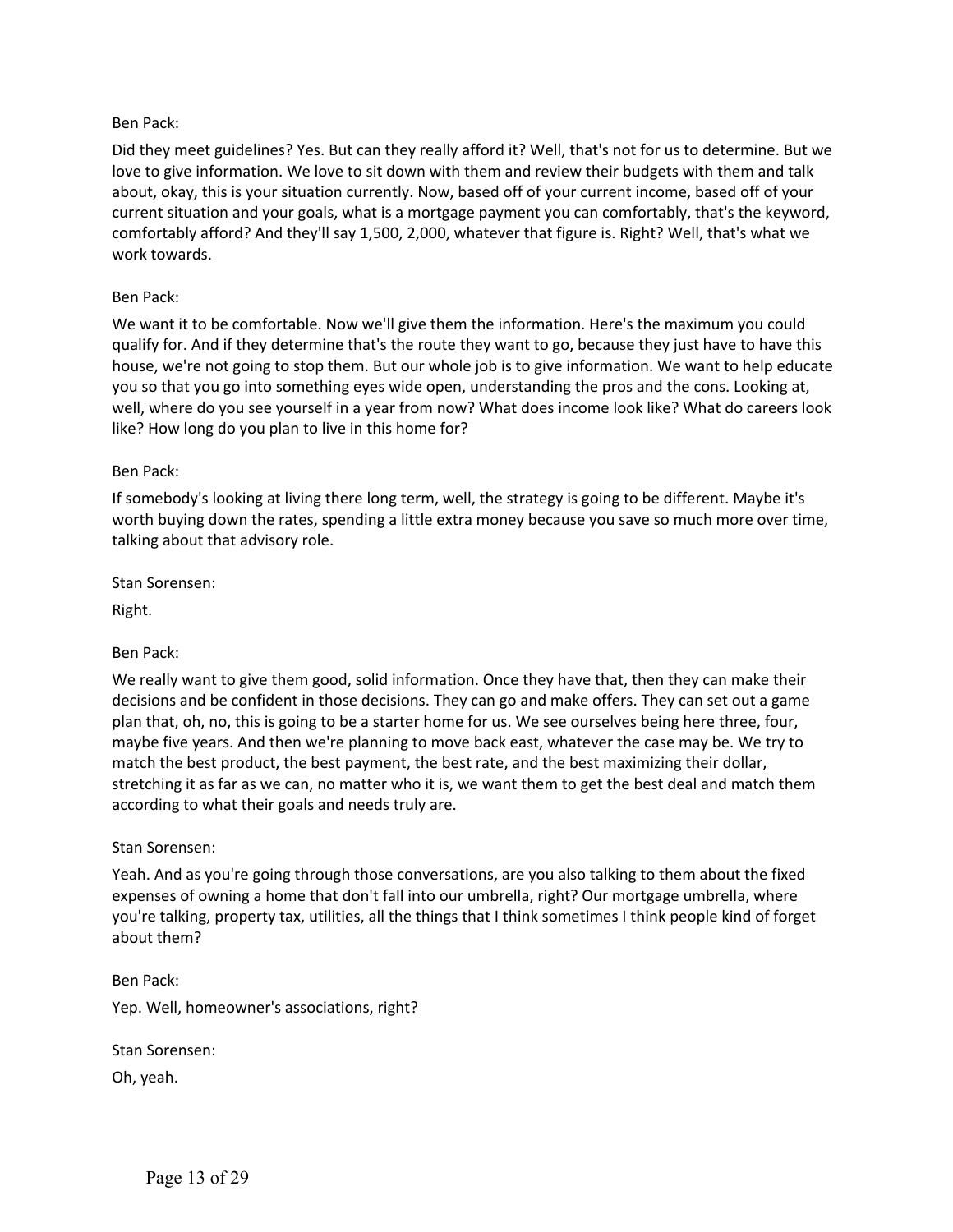We use that in the qualifying debt ratio. You don't make that payment to us. You make that to the Homeowners Association, but those do change over time. We talk about different insurances. If you have a condominium or you're in a townhouse that has shared walls, the HOA's insurance policy is going to cover the structure on the outside, but you've got to cover paint to paint. You're not covered if you have stuff happen inside the house and that's not covered on the HOA policy. So we talk about that. We want to make sure everybody has a full understanding of the liabilities, the benefits, the correct coverages.

## Ben Pack:

Even on homeowners insurance, you'd be amazed how many insurance agents are over insuring the properties.

Stan Sorensen:

Yeah.

Ben Pack:

And that's okay. But when it's tight, that's not okay. We want you to make sure you have the right coverage. And you can use whoever you want. We work with them, but that's part of our review process. We want to make sure that you have the right sufficient coverage.

Stan Sorensen:

Yeah. Yeah. Well, and we should be clear as we talk about that. We are not insurers.

Ben Pack:

Right.

Stan Sorensen:

As you said, we'll work with whoever the buyer wants to work with.

Ben Pack:

That's correct.

Stan Sorensen:

We can certainly talk about things we've seen.

## PART 2 OF 4 ENDS [00:40:04]

Stan Sorensen:

We can certainly talk about things we've seen, but you know, we would stop short of course of saying, no, you really should have this added or you don't really need this over here.

Ben Pack:

The worst conversation to have, and this happened once in my career is flood insurance now-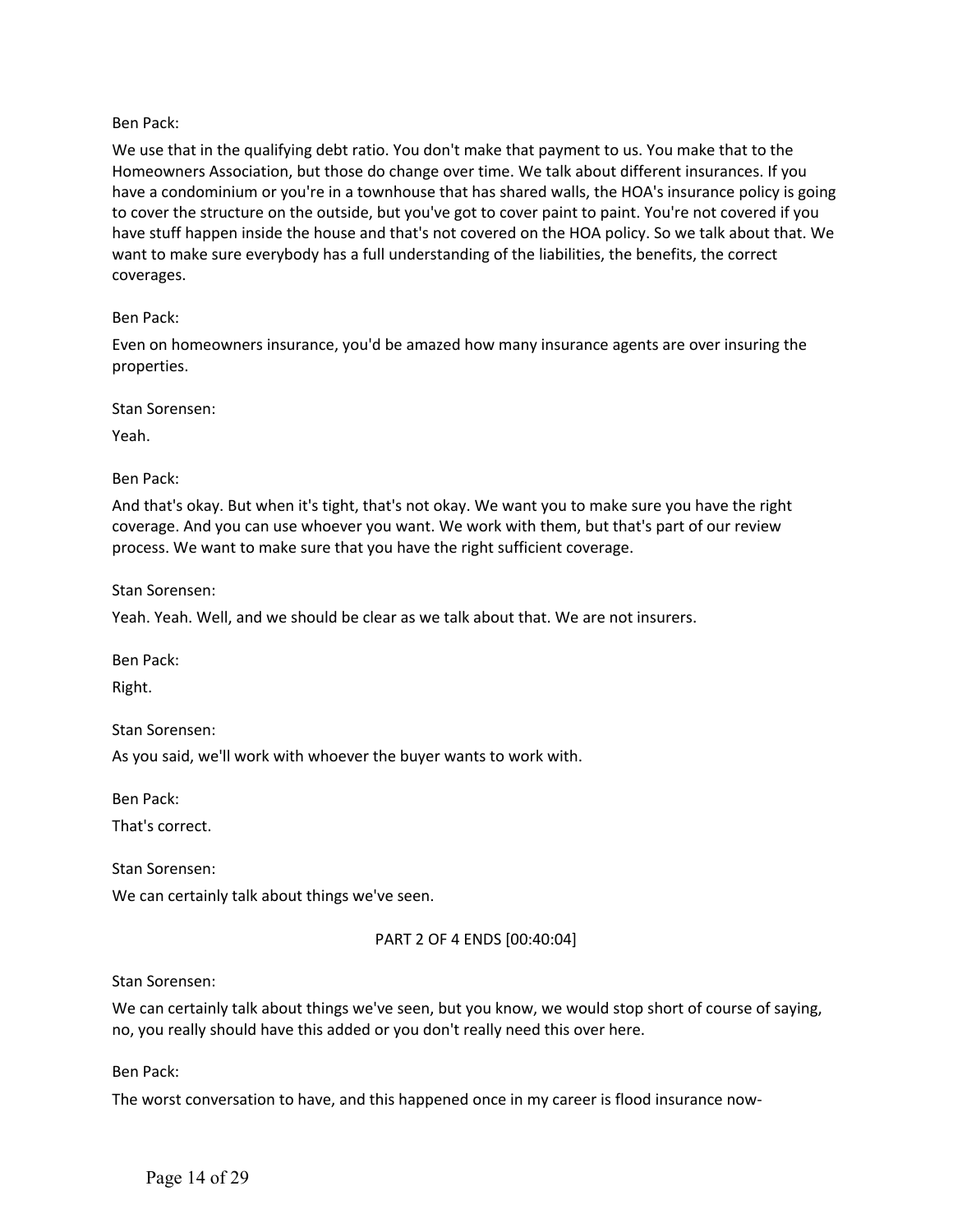I shouldn't laugh, but with the rain yesterday, how many people suddenly ears went up, oh wait.

### Ben Pack:

Yeah, yeah. So every so often the Federal Emergency Management, FEMA, they go through and they reevaluate the federal flood plains, it may be a 20-year or a 100-year flood plain. They can change when flood insurance is required. We do a flood certification upfront, every lender does it, it's not unique to us. Every lender does that upfront. We get life of loan coverage, meaning that if FEMA changes that we get notified. One time in my career we've actually had to call the customer and say, FEMA change the floodplain maps. You are now in a flood plain, and you are now required to have flood insurance. That is not cheap insurance and that is not a fun phone call to have and I'm thankful it's only been one time my whole career.

#### Ben Pack:

But, again, these are the realities of home ownership. You want to pick the right location. And not that that flood insurance happens very often, but insurance in general, making sure you have adequate coverage. With all the fires that we're seeing across the nation right now, with all the fires even here in Utah and the smoke everybody's inhaling, fire hazards it's a reality for folks. So anyway, that's probably enough on insurance. I think everybody's probably sick of hearing about that at this point. [crosstalk 00:41:59]

#### Stan Sorensen:

Who knows. Well, and as you were talking about that with the flooding and all that, I remember when Washington mandated earthquake insurance at the state level, California did it at one point too when I was growing up. But yeah Washington mandated it. We could have a whole side conversation about earthquake proofing your house and everything else that goes along with that, with construction. It's fascinating, but we won't go there. Yeah. We won't go there, there's a lot of other stuff talk about. Yeah.

## Stan Sorensen:

Talked about the first-time home buyer or you could even think about it as the person that's buying their second primary home. What about people that want to invest in rental properties or vacation homes, what are we seeing there?

#### Ben Pack:

[crosstalk 00:42:45] Great question. With the rise of Airbnb, with the rise of different styles of vacationing, this is becoming more popular than ever. Washington County, we're talking to you. I think everybody goes to St. George. Everybody loves to Airbnb. There are restrictions. There are certain zones where Airbnb is eligible. Outside of those zones you may find a grandfathered property, but we've seen a tremendous amount of people buying second homes or buying investment properties. There are some strict regulations on it, but those regulations have changed. The most recent change. And this is getting back to that real hard term loan level, price adjustments. Fannie and Freddie earlier this year limited, I guess it's always been there but nobody ever really paid attention to it. They limited the percentage of loans that we, as a lender, do that we sell to Fannie and Freddie that are second homes or investment properties, non-owner occupied properties. Those loan level price adjustments caused the interest rates to go up quite a bit when that's what the purpose of the loan is for. For that type of occupancy.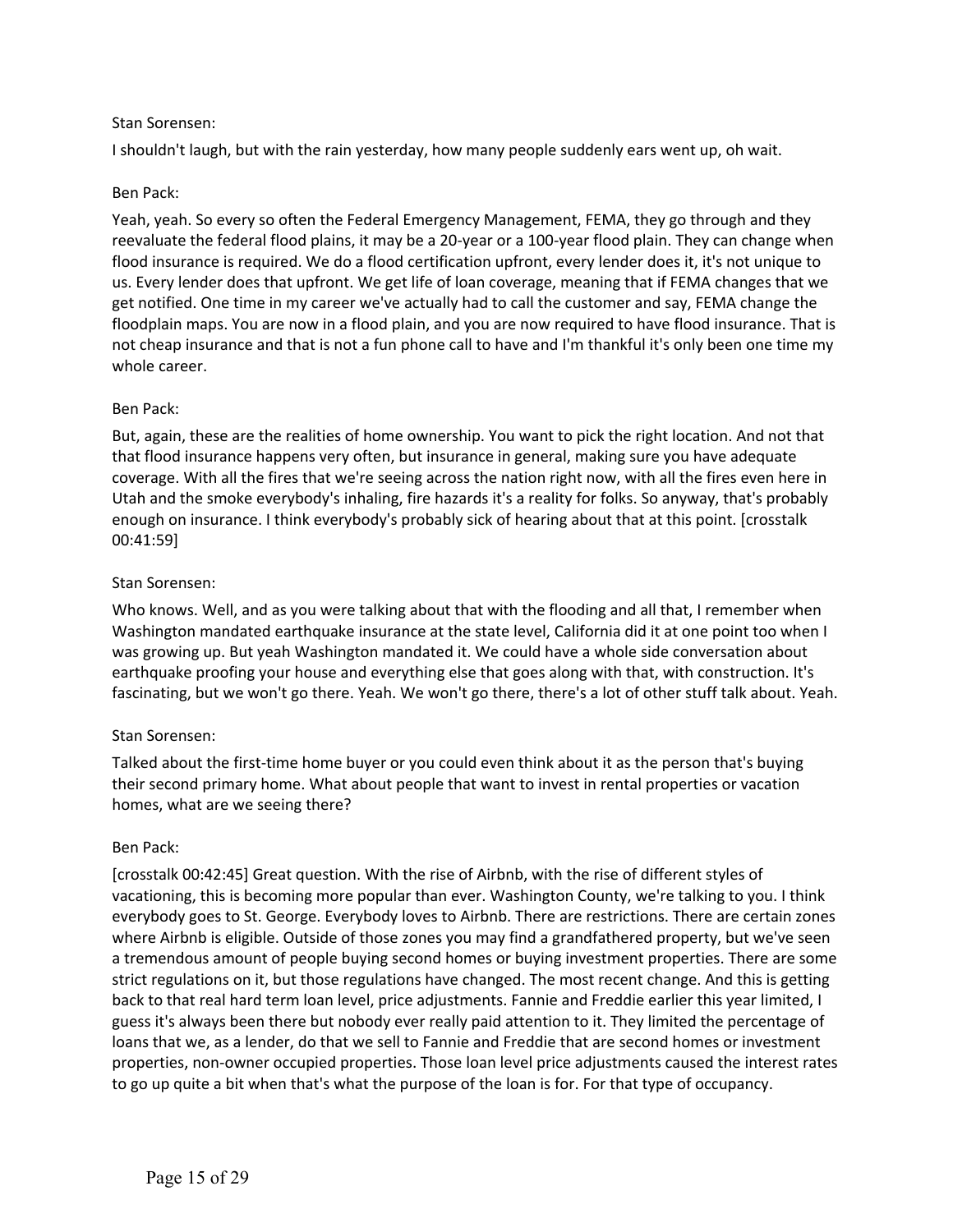So buying an investment property is awesome, but it has gotten expensive. Here's the nice thing, we control ours where if we sell a loan off in the secondary market, and I'm just going to throw out a couple of big banks, because everybody's going to recognize the big bank name. Chase, Wells Fargo, US Bank, whoever. When lenders sell loans to those are called aggregators, those big banks, when we sell loans to them they set those loan level price adjustments, Fannie and Freddie have some and they're not changing those but the change in the rule this year is the lenders could then set their own loan level price adjustments on those. And in order to stay below that percentage, which was 7% it's gone down to 5%, they can't exceed that cap. So if they're below it, they'll lessen or ease up on those loan level price adjustments so the rate is more attractive. As they start to get close, to hit their capacity on delivering those loans, they'll Jack up those rates. Yeah. So lenders are in charge of those rates.

#### Ben Pack:

Nice thing is on our portfolio loan, for example, we control all of that and we aren't messing around like everybody else does. We work with a ton of self-employed borrowers. We work with a ton of investors and some of these investors have 30, 40, even 50 properties. Fannie and Freddie will only finance up to 10 properties for folks, including your primary residence. So how do you get past that? Well, again, working with the community bank, I don't mean to sound like a broken record, but this is the advantage we have. A mortgage broker, you're out of luck, you're capped at 10. Some of the mortgage correspondents or mortgage banking companies, you're out of luck. Unless they're going to keep it in service it, you're not going to get it. So having a banking relationship without the bank is huge for people. And when they know what they're doing and they're valued customers, all of our customers are valued, we don't want to lose anybody. We are very aware of our customer's needs, and we have created products to help support them in their goals. We don't ever want to lose a loan or a customer to go somewhere else. So we're very aggressive on rate, we have products that meet customer's needs, and we understand the customer's financial situation.

## Stan Sorensen:

Well, and to add to that. We all work together, so if you do have an investor and they're hitting that limit and we have other products that work for them, but those are being managed by a different officer. I mean, it's easy for us to walk across the street, so to speak and introduce directly.

#### Ben Pack:

That's one great thing about Altabank. Every department within the bank, we work to support each other. Why do we do that? We want to take care of the customer. So if it's a construction loan, if it's a commercial loan, if it's a line of credit that they need, we're going to get you connected with the right person to make sure that you're getting the right product and you're taking care of. That's a great thing about Altabank.

#### Stan Sorensen:

No, yeah. It really is. It really is.

#### Stan Sorensen:

Well, so we've talked about a lot of things we wanted to cover, we've talked about the process and how to get yourself pre-approved, we've talked a little bit about some of the things that are going on in the market, et cetera. The final sort of business thing I wanted to talk about, we talked about refinancing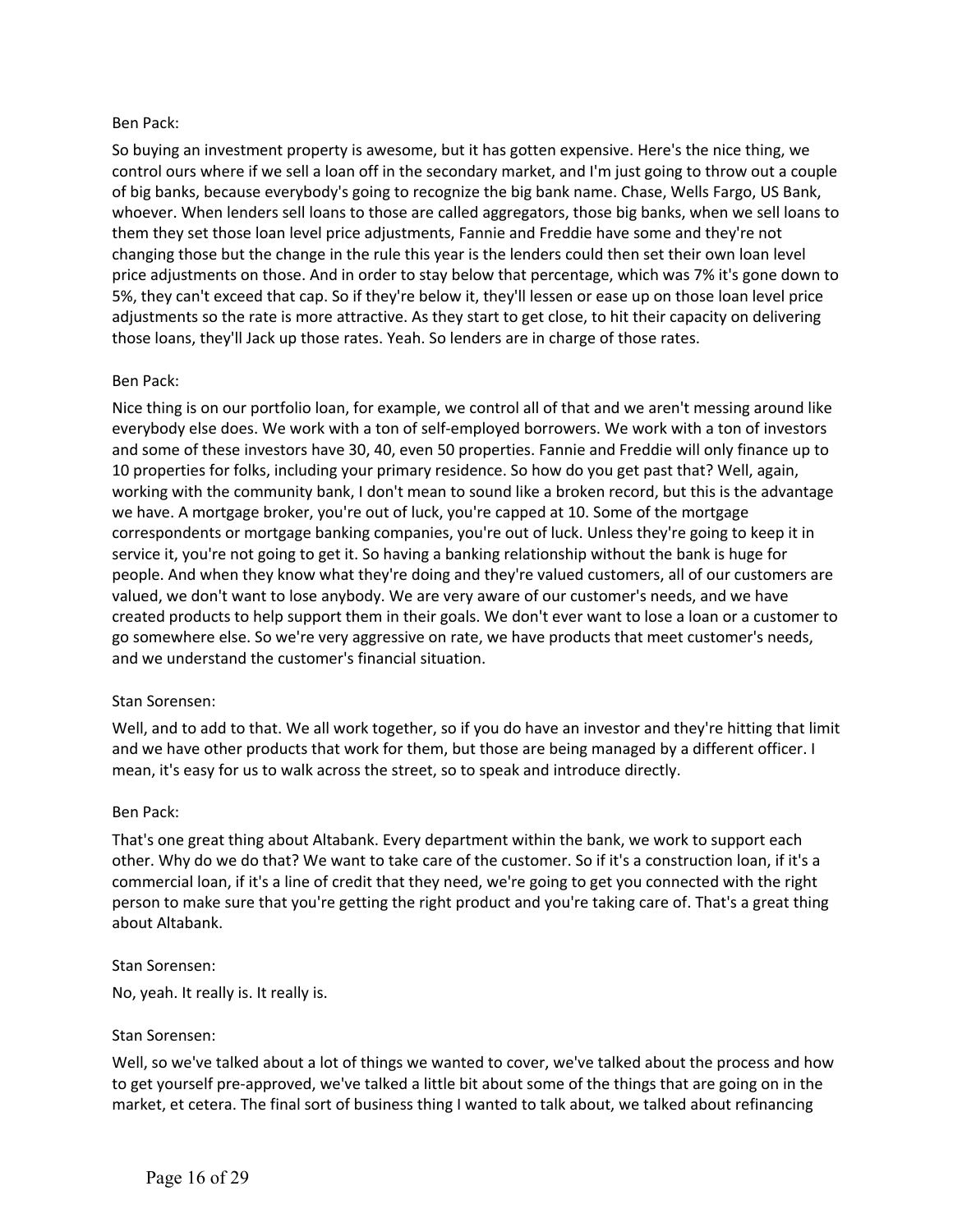early on but we're also hearing about HELOCs and that HELOCs are still pretty attractive. I thought we could maybe talk about that a little bit, the pros and cons maybe, or things people might want to before they go down that path.

## Ben Pack:

So where we're looking at near all-time low rates. We're looking at incredible appreciation that is forecast to continue, although it may not be as high double digit, we're still forecasted to continue to appreciate. Having access to someone's equity can be a game changer. Whether that's to remodel the kitchen, whether that's to buy a hot tub, pool, whatever the need is, pay for college for your children. We have products that meet it. The home equity line of credit is a fantastic product. Yeah. The pros of it, it's a revolving line kind of like a credit card but tied to the house, has a much lower interest rate.

Stan Sorensen:

I would hope so.

#### Ben Pack:

You can get with your CPA on deductibility of interest and everything else. But the benefits of it is quick and easy access to considerably large sums of money without draining your savings account. The way our home equity line of credit is set up, you have 10 years from the time you close on it, where you can use it, pay it off, use it, pay it off-

#### Stan Sorensen:

I was going to ask about that.

## Ben Pack:

Yeah. For 10 years. And the minimum payment is the interest that accrues. That's the minimum payment during that 10-year period. Now at the end of that 10-year period, you've got to make some decisions. Do you still want access to a line of credit? Well, if you do we refinance it and do it all over again, you've got another 10 years. If you don't and you want to close it, it enters into another 10 year repayment period. Now here's the drawback to home equity lines of credit. Okay, we always want to talk about the pros and the cons.

#### Ben Pack:

So if you understand the marketplace, you can watch rates. We're at really low rates, so if you can refinance and cash out and get a lump sum of money and that's all you need it for is one time, you can get that locked in at a fixed rate, and you can pay that back over whatever the term is, 10 years, 30 years, anything in between. Home equity line of credit is a variable rate line of credit. So as the prime rate adjusts and that adjusts all the time, we make the adjustment once a month on the home equity line of credit. But, that can change daily if it wanted to. We do it once a month, so it can go up and it can go down and we've seen it both ways. There are caps in place-

#### Stan Sorensen:

I was just going to ask.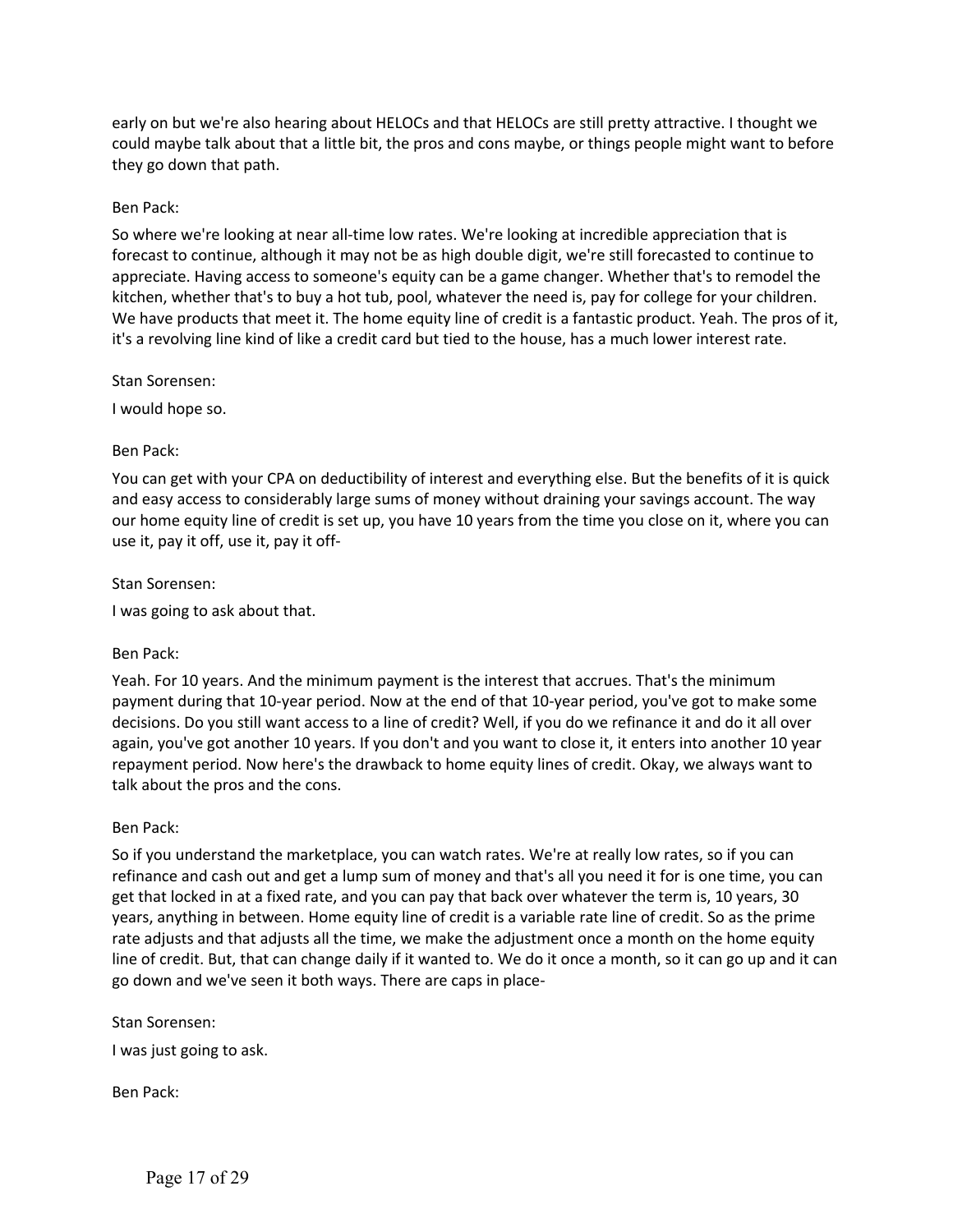Yep. So if inflation just went crazy out of control and the government had to raise interest rates, it could never go above, this is going to be a really high number so, 18%. We aren't going to exceed that, that's the cap, the ceiling. And it'll never be lower than 3.99%. So I can tell you, we have actually an employee doing one right now, they're at prime plus a margin, everyone is, prime plus a quarter percent. Well, right now that would put them at a three and a half percent interest rate. And that may adjust next month. But there are three and a half percent. Well, we have a floor at 3.99. So even though it's at three and a half, the minimum is 3.99 [crosstalk 00:52:49] and that's where the bank makes their money. That's a very small price to pay and that is very cheap money at 3.99. So right now fixed rates, if you do a cash out refinance depending on credit score and all the other stuff you can be less than that on a fixed rate. So again, we try to connect people with the product that meets their needs and their goals. And for me, I love home equity lines of credit. I've always had one on my house even though we don't use it very often. For me, it is a tool. It's an emergency line when it needs to be an emergency line. If there's a big deal that I need cash very quick for, I have access to it. And I don't have to go through a loan process and run the risk of losing that good deal.

## Ben Pack:

So anyway, there's a million reasons why people use them but home equity lines of credit, they're a fantastic tool but it needs to be looked at as a tool. And one thing I hate to see is people do that and then they throw all their credit card debt into it and then rack up their credit card debt again. And then digging themselves in, I don't want to see them do that. So, but these are the pitfalls and unfortunately life happens and some people don't have a choice, but at the end of the day, we really try to give them the education, the support, and match them with right product.

#### Stan Sorensen:

It's important to point out, I mean, for those who follow rates and rates standards and all, I want to just reiterate, we're pegging our home equity lines of credit to the prime, not to LIBOR or some other measure that's out there.

Ben Pack: LIBOR's gone now.

Stan Sorensen:

Yeah. That's kind of why I was bringing it up.

Ben Pack:

Most companies have their home lines of credit tied to prime and there's always a margin and that's where you shop. But I can tell you Altabank's HELOC is awesome. And one nice advantage, again, just like the jumbo portfolio product, this is something that we actually go to higher limits, have the ability to go to higher limits than a lot of credit unions or other lenders will go. We just cannot exceed an 80% total loan to value. But I know of some that have half a million dollar line of credit on their house.

Stan Sorensen:

Sure.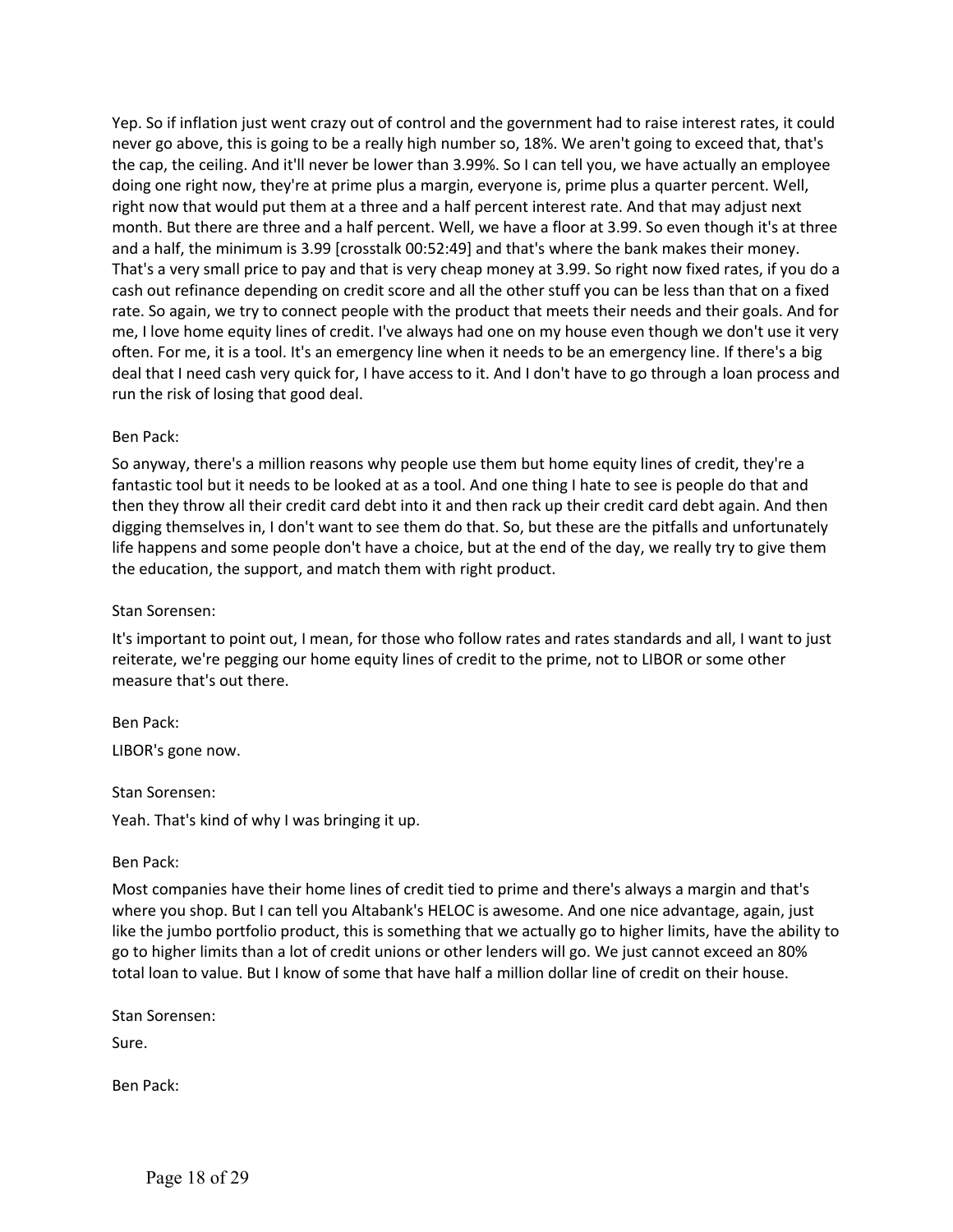## That's nice to have.

#### Stan Sorensen:

A really nice tool to have in your toolbox.

### Ben Pack:

Exactly. It's a tool in the toolbox. They can get connected with, with some of our people there. They can go through and explore all of the options for them.

#### Stan Sorensen:

Well, and shameless product plug for us, we're going to make it easier to apply for those HELOCs in the next couple of months at the longest-

#### Ben Pack:

We're actually live. We're live on it now with the app. So you can now apply for your home equity lines of credit on the phone app.

#### Stan Sorensen:

So now I've got to go home and update the website for that. Thanks, Ben. I was wondering what I was going to do [crosstalk 00:56:13]-

#### Ben Pack:

A little bit of work for you there, but yeah it's live. It's live.

#### Ben Pack:

But again, we'll get you connected with the right people, make sure that you're taken care of. It's a very quick process and on the home equity lines of credit, there's zero cost for the customer. So we just ask that you keep it open for a minimum of three years. Yeah. If not, there's an early closure fee and it's not much, a few hundred bucks.

#### Stan Sorensen:

And again, I mean, if the reason to have it is so that you've got a buffer, you've got something you can tap into if you need to. Having it for three years it doesn't make sense not to, because it's not costing you anything if you don't tap it.

#### Ben Pack:

You bring up a good point actually, it's not costing you anything. If you had that \$500,000 line of credit, you're not paying interest on 500,000, you're only paying interest on what you use. So say bought a car and you needed \$30,000, well, that's all you're paying interest on. And if you decide to refinance to a car loan, you found a killer deal on KSL, you want to get the car right now so you can do it with the equity line. Then you can go back in and get your car loan.

Stan Sorensen:

And pay it off.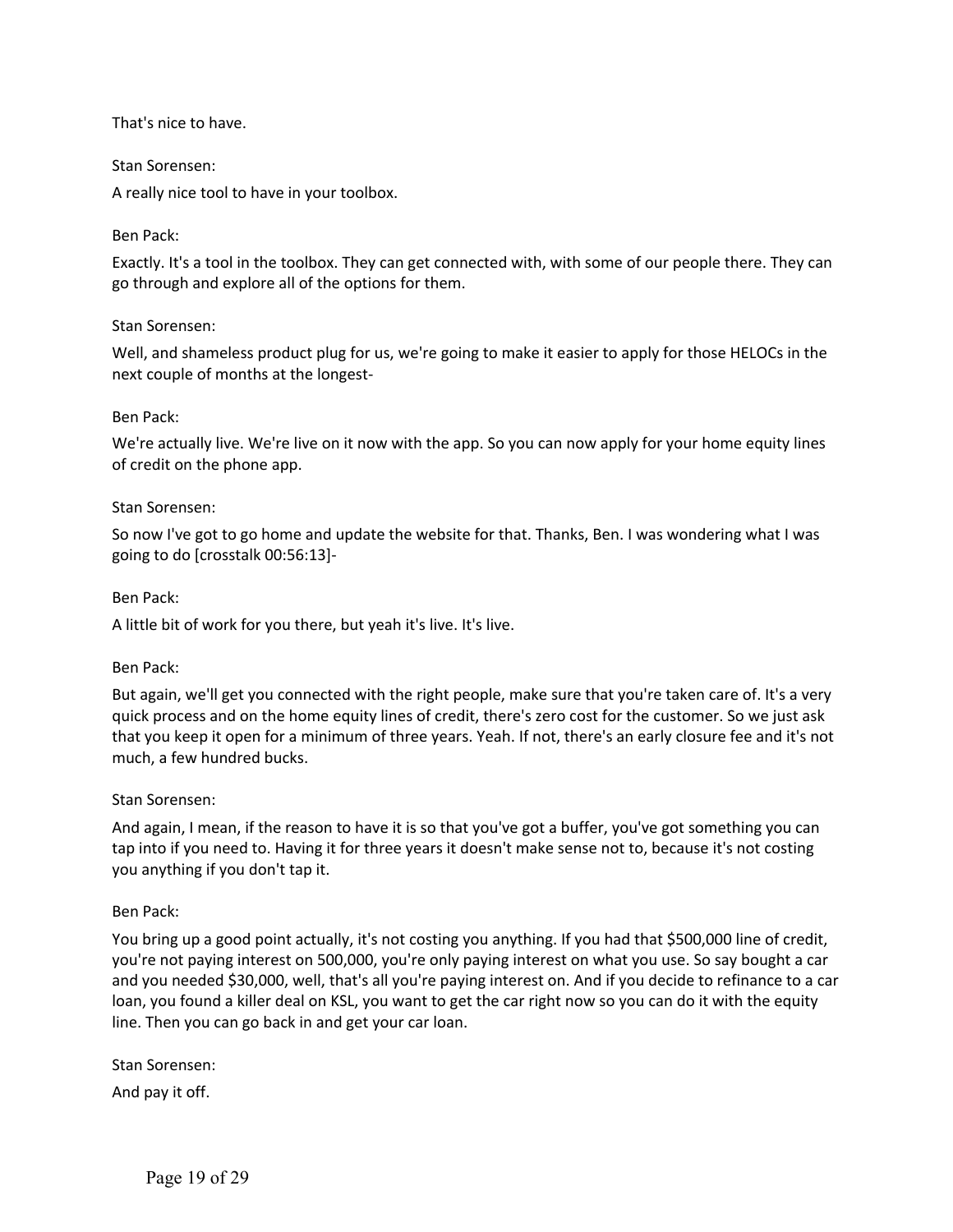Yep. And we got great car loans too there's another shameless plug.

#### Stan Sorensen:

Yeah. No, that's good. Yeah. I'm glad you mentioned that one as well, so. Oh, that's great. That's great.

#### Stan Sorensen:

So Ben, it's hard to speculate of course, but let's dust off the crystal ball a little bit. Let's kind of forecast, forecast might be a loaded term, but let's speculate a little bit on where we think the market's going and even touch a little bit on the dreaded I word, inflation.

#### Ben Pack:

Inflation. That's a dangerous word. Like I said, we have seen incredible growth here in Utah. We have supply and demand issues. We have supply chain issues that are getting better. The hard part in forecasting is so many things can change. A black swan event can happen, is what's going to happen with Afghanistan as things progress and what's going to happen with Taiwan as things progress with them and China. There's a lot of unknowns. What we do know is rates can't stay down as low as they are long-term. We know that at some point interest rates have to go up, we've already seen inflation increase and pretty quickly. For those that don't understand inflation, I think one of the best examples of it is Argentina. Argentina, Venezuela they've all experienced incredible inflation, mega inflation. So those are extreme examples.

### Ben Pack:

But if you don't curb interest rates at some point, because that's how you curb inflation, you have to increase interest rates. If they don't do that at some point, things are going to get really, really expensive. I mean, you think homes are expensive now You just wait. So heading into next year, we continue to see home prices increasing. We continue to see rates at a low rate and I'm talking there are some programs you can get in the twos right now. We were hitting some investment properties are up in the fours. So I think we'll continue to have rates that are still very aggressive, but at some point they have to be increased. So for anybody... Not that I'm trying to give-

## PART 3 OF 4 ENDS [01:00:04]

## Ben Pack:

... increased. So for anybody, not that I'm trying to give people pressure to do something right now, but if you are in a position to, I would encourage you to do it sooner than later, because we don't know at what point the fed is going to have to increase rates. We don't know what's going to happen if there are some Black Swan events that could really impact our economy.

## Ben Pack:

So inflation, it's gone up. How high are they going to let it go before they start increasing interest rates? That's the part with my crystal ball at least, that that's really hard to forecast, but next year, we have a very healthy economy, especially here in Utah. We have an extremely strong housing market, that's not going to change. So if people are asking themselves the question, well, do we wait? Do we wait for the market to drop? I would not wait. There is too much demand in Utah. Get in now, take advantage of the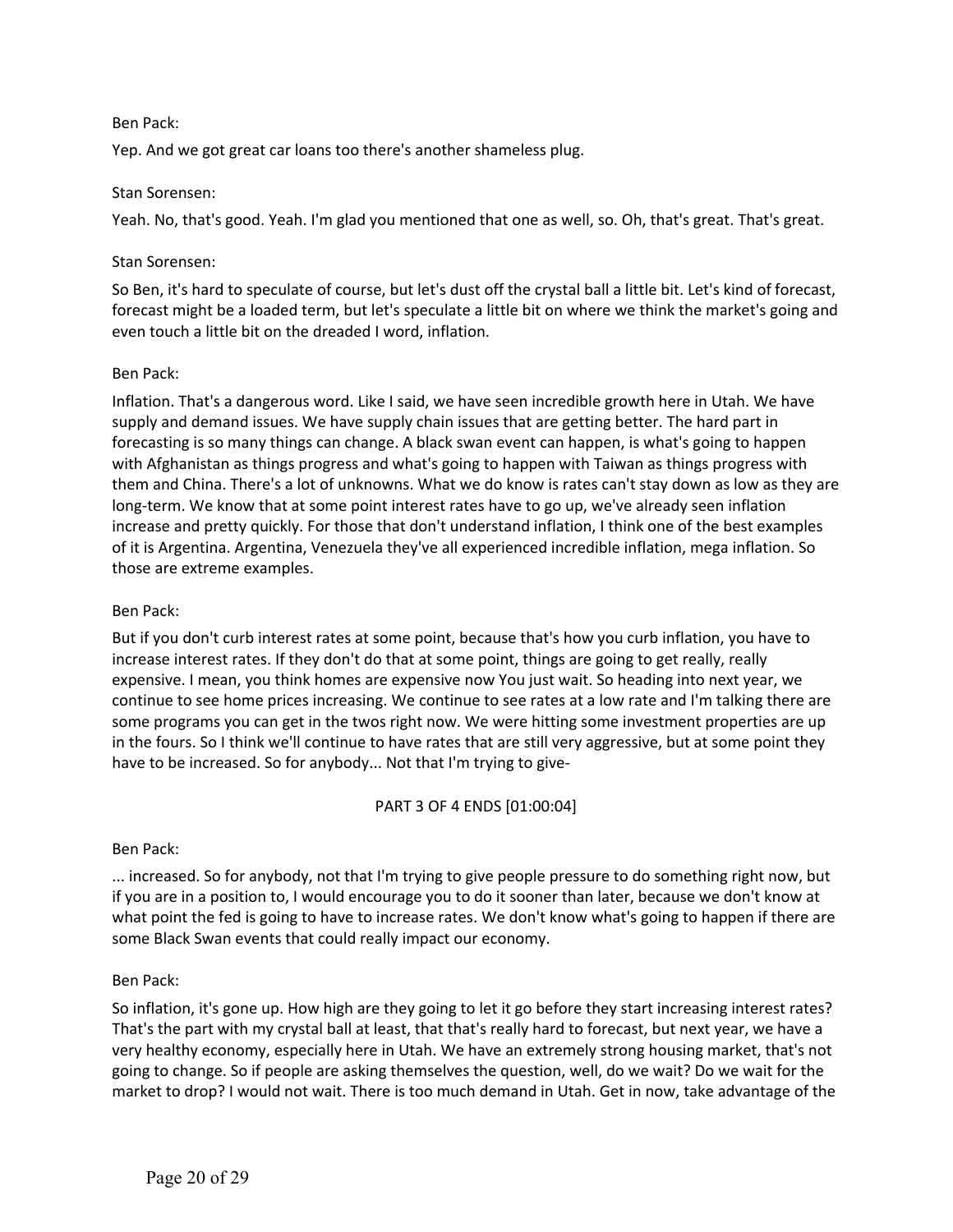appreciation that is still going to happen. Get into what you can afford to get into. Don't overextend yourself, don't stretch yourself, because you're putting yourself in a bad position. But if people can take advantage of the market right now, it is just going to continue to go up, so.

## Stan Sorensen:

Yeah, the thing I'd add to that too, and again, it comes back to the Seattle experience where the market continued to go up. It remains high, even though it's stabilized of course, but what we saw in Seattle where people, in order to get those affordable homes, they begin to move further and further away from the core of where they lived. Seattle, I used to say, Seattle planned all of their mass transit and freeway and transportation and all in the 1950s and then kind of forgot they did it and never updated it. So you'd get these multi-hour commutes, there's a reason they're top five or top six in the nation for traffic. I would just remind everybody, because we'll see some of that phenomenon here, I would imagine, right?

## Ben Pack:

We are seeing it already.

# Stan Sorensen:

Yeah, when you see people that work in Salt Lake that are buying for the north or west or south. I would remind everybody that one of the things that Utah has done very well is planned for that transit, plan that mass transit, and prepare for people living further away. Then of course, remote work and how the face of remote work or hybrid work has changed as well. I just think that that opens the playing field for people just a little bit more, which is great.

## Ben Pack:

Well, it's great. We're in a very tech savvy society here in Utah. Silicon Slopes bringing in all sorts of businesses. You have companies that again, quality of life where we live, it's pretty impressive. People want to be here. Take advantage of it. My brother-in-law used to live out in Eagle Mountain and I'm talking, this 20 years ago, and that seemed like a forever drive out there. It's not, it's further out than where I live, but to drive out there, it doesn't take long. They've improved roads, there are so many people living out there. So many people moving South County, Utah, so many people moving out to Herriman, which we used to go rabbit hunting out there. You know what I mean? That was [crosstalk 01:03:35].

## Stan Sorensen:

Yeah, yeah, and that place is exploding.

## Ben Pack:

Oh, it's huge, and it's beautiful, and there's tons of commercial going out there. You can get whatever you need wherever you want to be, but like you said, California, Washington, it gets to become an affordability issue where you have to move further away to be able to afford to buy a house. So get in, get in while you can, before it gets too far out there. Utah has a lot of space to grow to. We need some more infrastructure on a few things, especially water right now with the drought-

Stan Sorensen: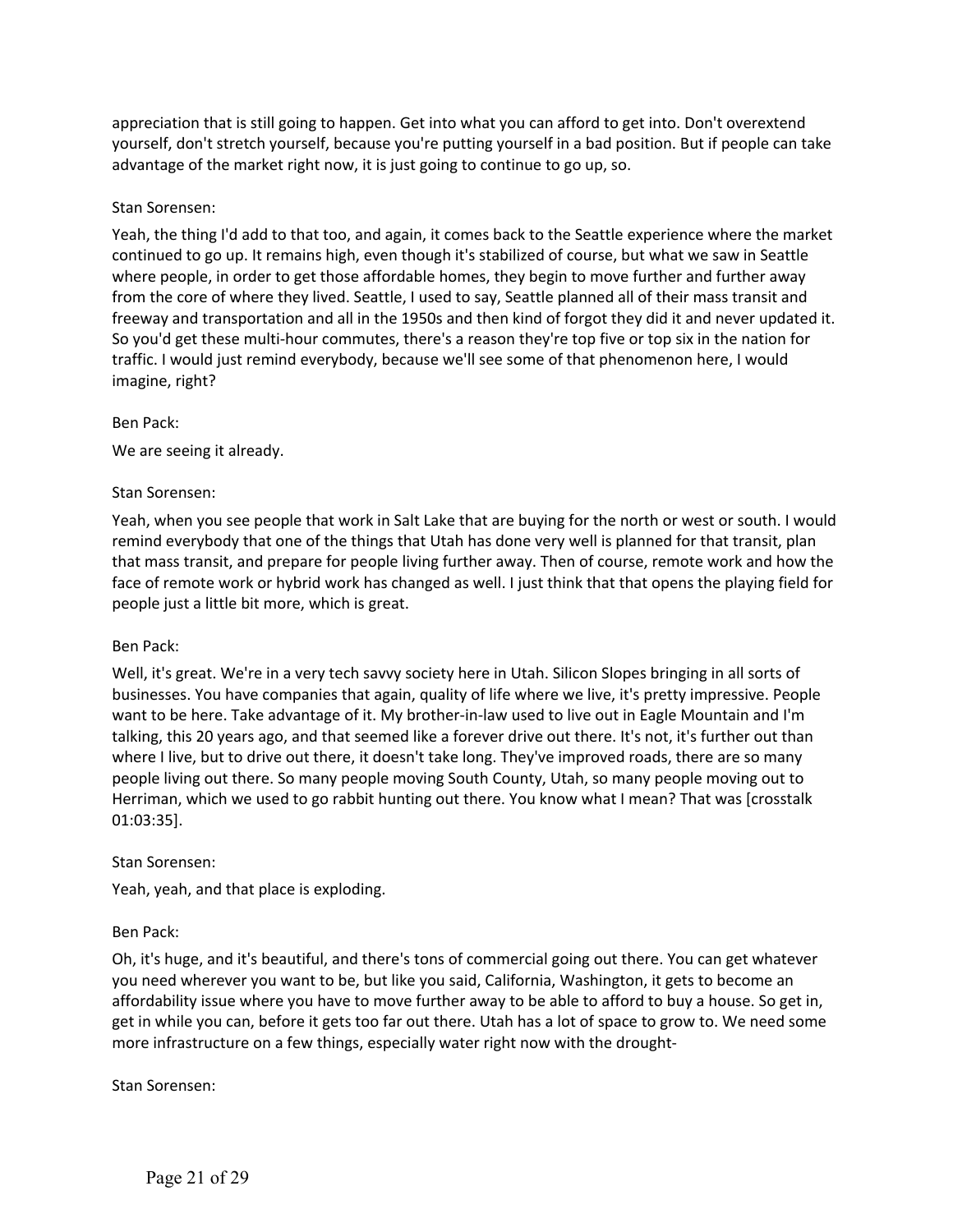That'd be helpful, yeah.

Ben Pack:

... but in all reality, take advantage of it. In fact, there's a song that my son showed me and it's probably been a month or so, it's called Buy Dirt. Luke Bryan, I think is who it is. Awesome song, pull it up on your iTunes or your Spotify account. It's advice from a dad to a father and, or sorry from a dad to a son.

Stan Sorensen:

To a son, yeah.

Ben Pack:

He's talking about what's important, finding the people you love, creating your home, and talking about buying dirt, plant roots.

Stan Sorensen:

That's a good one.

Ben Pack: It's a fantastic song, sorry.

Stan Sorensen:

Nope, that's all right. I'm listening to it on the way home now.

Ben Pack:

So, but yeah, get in if you can.

Stan Sorensen:

Yeah, great.

Ben Pack:

So as far as any other changes that we see coming with lumber prices dropping, with availability dropping, the builders are working overtime, right?

Stan Sorensen:

Oh yeah, yeah.

Ben Pack:

They're doing everything they can to build as many homes as they can to get people into them. Again, a really good time to jump in because where we're over 44,000 units shy, we've got more people than there are houses and we have more jobs than there are people to fill. So take advantage of it.

Stan Sorensen:

Yeah, yeah, yeah, most definitely. I actually, I have not checked the latest Ivory Homes database for the number of permits approved, which I usually do every quarter just to have it. I haven't looked lately, but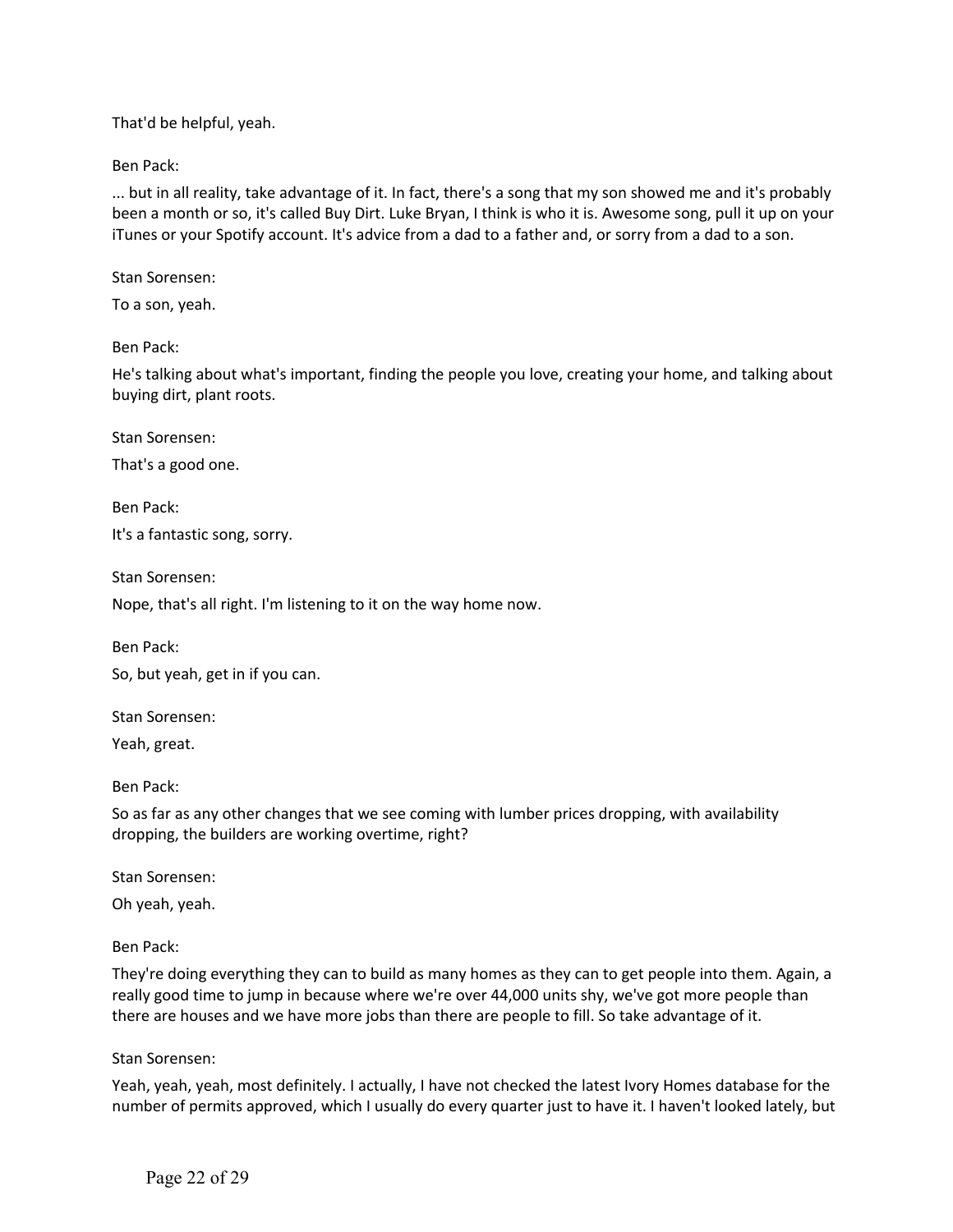I'm going to wager that it's still pretty high. I mean, it was healthy the first two quarters or the first quarter, rather. So second quarter I'm imagining is quite high and you're right. It's availability, materials has gone up. You're not paying an arm and a leg for [crosstalk 01:06:07].

# Ben Pack:

No, so supply chain's catching up. Again, hoping there's no Black Swan event that would interrupt supply chain. We are recovering well, and I see lots of opportunity for everybody going forward. We just want to position ourselves for it.

# Stan Sorensen:

Yeah, agreed, agreed. All right, so let's shift off of the business stuff for a little bit and let's go to what we refer to as the lightning round. I'm going to just... For those who've listened, the previous podcasts, generally the person that we're speaking with,, our guest doesn't know what the lightening round questions are, but because I made a mistake in printing these for those at home, the piece of paper that was my guide. Here, see my guide, lightning round questions. Ben has the exact same document sitting in front of him. So he probably has already thought about the answers, but maybe we'll switch it up a little bit, just ad-lib, I don't know.

Ben Pack:

Go for it,

# Stan Sorensen:

I think I mentioned previously, this is a question that I ask interview candidates. I'm genuinely interested in the answers people give to this question, which is, what books are on your nightstand?

## Ben Pack:

Well, I love this, I'm a big book person. My daily routine, I actually listened to a few different books. At any given time, I'm three to four books that I'm reading. I start my morning drive to work. I listen to a lot of Audibles. I listened to something spiritual, start my day off. But from there as I go throughout the day, as I drive from branch to branch or appointment to appointment, I listened to a self-help book. Right now Dan Crenshaw's Fortitude, I've got about an hour left on that one. That is awesome, that is such a great, great book. I love the extreme ownership from Jocko which he was friends with Jocko, but I love how Dan really applies this to daily living. His own experiences, and for those that don't know, he's a Texas Senator, lost his eye in Afghanistan, has overcome some pretty significant adversity in his life, including losing his mom to cancer. But the theme of it is the fortitude, how we're building ourselves up. So that's a fantastic book, that's the one I'm in right now.

## Ben Pack:

At the end of the day when I drive home, that's usually when I listen to something to have a mind dump. I love... This is going to sound so dumb.

Stan Sorensen:

No it's not.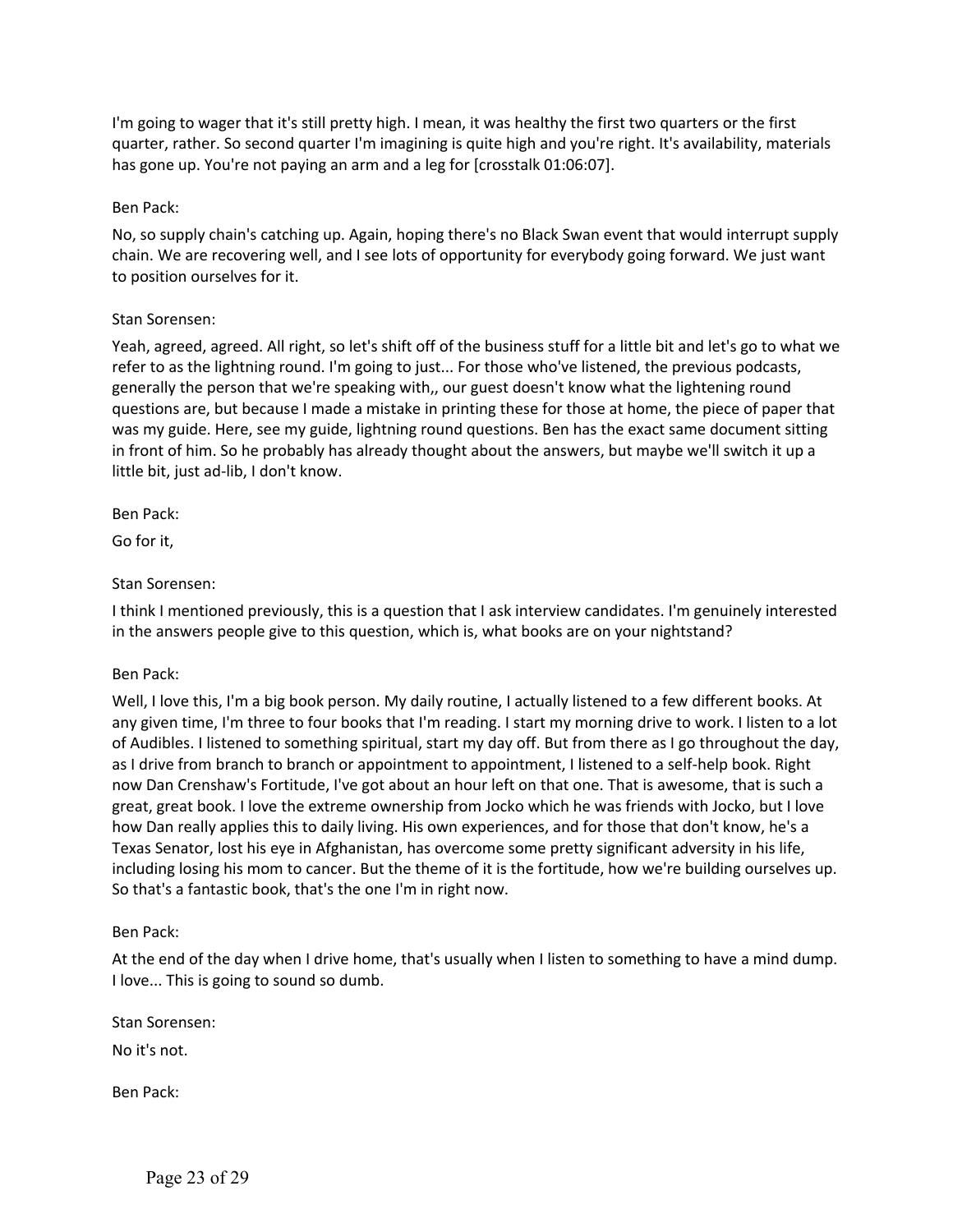I love some of the fairies, goblins junk that you would think as a teenager may like some of that. I love some of that stuff.

Stan Sorensen:

Some of that stuff's really awesome. I mean-

## Ben Pack:

I also love the futuristic space stuff. I love, like the Gray Man series. I like it all, that's the problem. Gray Man series, it's all the spy stuff, military stuff. So I get a little bit of everything, but for me it's about the routine. Something spiritual, something that improves myself, and then some fun book as a mind dump. That's my daily routine, I love it.

## Stan Sorensen:

No, that's great, that's really great. So you said Audible, so this is not on the... See, I told you, we're going to ad-lib a little bit too. So when you are not listening to books and as you know, I commute quite a way, so I listened to a lot of books and podcasts as well, but if you're actually reading, not listening, are you a device guy or are you a print guy?

# Ben Pack:

I've done it all, when I'm not listening I prefer the feel of the book in my hand. So the really classic books like Richest Man in Babylon, or The Millionaire Next Door, or The Millionaire Mind, the follow-up to it. Love, like these are some of my all-time favorite financial books. I love to hold those in my hand. I've got notes in them, but for convenience, I burned through a lot of books on Audible every year, so.

Stan Sorensen:

Yeah, no, yeah, Audible's a game changer.

Ben Pack: Yeah, yeah, yeah, I enjoyed it.

Stan Sorensen:

Yeah, so, okay. So, so we did talk a little bit about some of the escapist, some of the escapist stuff that you read or listened to. If you had to recommend just one escapist book to somebody, what would it be?

Ben Pack:

That's a hard question.

Stan Sorensen:

I'll give you two or three, if you want two or three, it's okay. Yeah, okay.

Ben Pack:

Yeah, I'd love to hear what yours are. Tell me what yours are.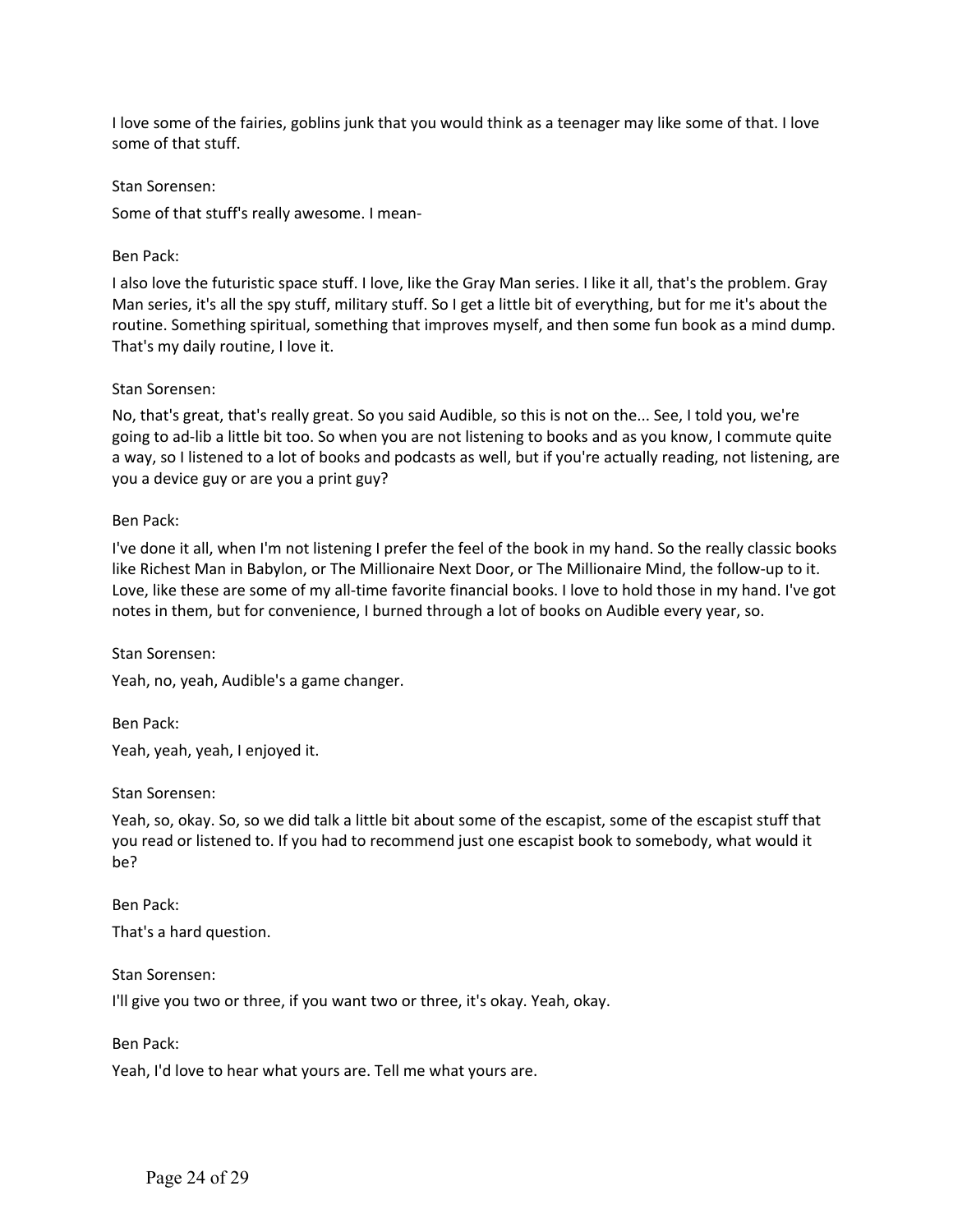So I actually have books that I think everybody should read every three, four years.

Ben Pack:

Couple years, yeah.

Stan Sorensen:

Yep, and two that are on that list are, Dune.

Ben Pack: I love that original movie-

Stan Sorensen: everybody-

Ben Pack: but not with a remake.

Stan Sorensen:

Yeah, coming out with a remake. Well, I'm going to declare a bank holiday so we can all go see it because it's going to be awesome. Yeah, I'd love Dennis Villeneuve as a director. Anyway, yeah, that's way off on a tangent, but yeah, but everybody should read Dune. Just the first one, don't have to read all the rest of them because it really is the Seminole science fiction book.

Stan Sorensen:

The other one, I believe everyone should read the Phantom Tollbooth and should reread that book about every five years-

Ben Pack:

Interesting.

Stan Sorensen:

... because it's just a good... First of all, for me, it takes me back to when I was a kid, and first read it in fifth grade. My boys have both read it a couple of times each, but it's just a fun reminder of sort of simplicity, but how to think about things a little bit differently.

Ben Pack:

So when I was younger in junior high, what got me started on the little magic and garbage stuff that I really do enjoy it. Terry Brooks, Sword of Shannara.

Stan Sorensen:

Shannara, yep.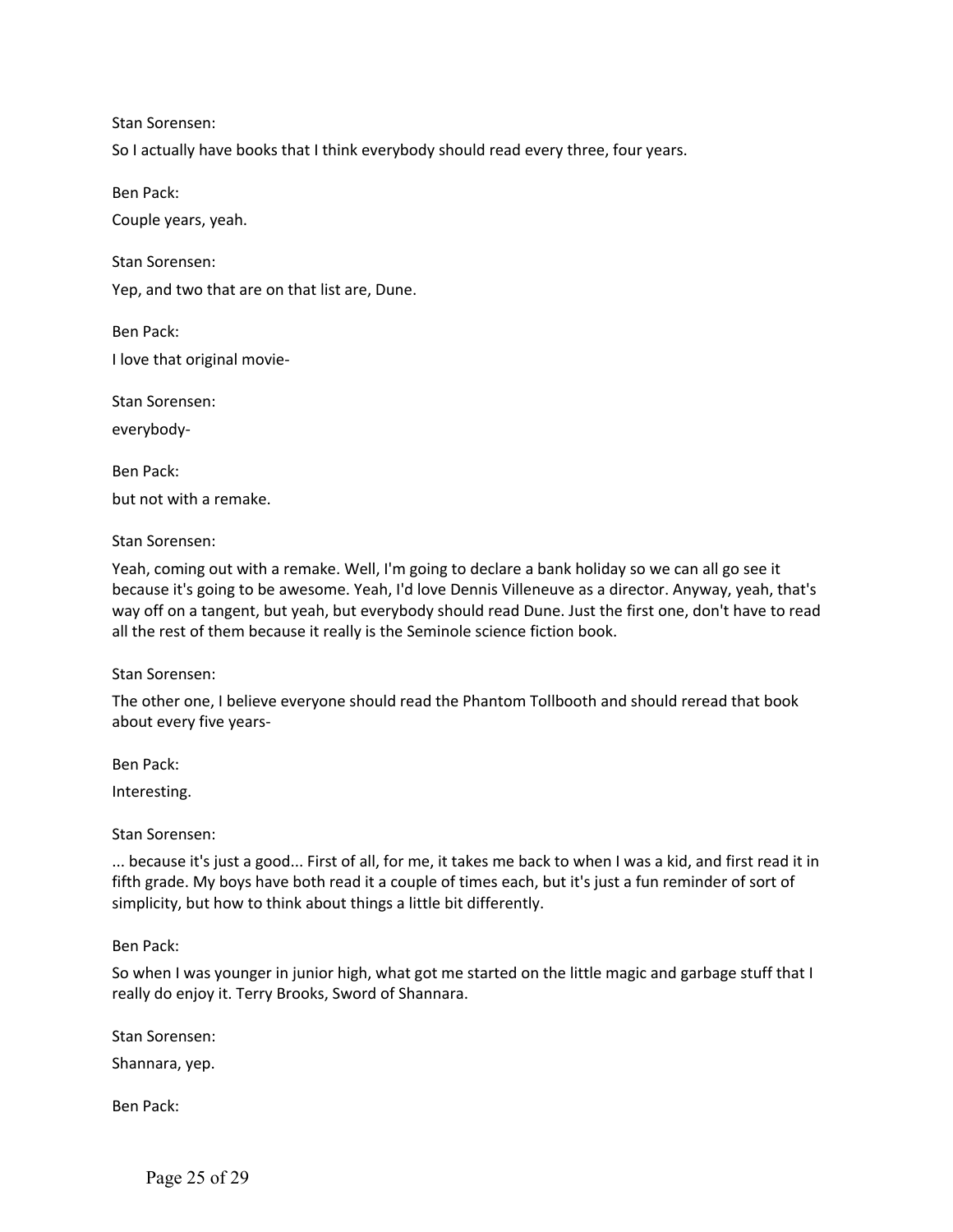That whole series I've probably read that series at least three times, and it's great, it's fun, but again, I like a little bit of everything. So I never want to get burned out on one particular thing.

### Ben Pack:

So financial books, I would have to tell you, The Millionaire Mind's a fantastic... it's the follow-up to The Millionaire Next Door, which I love, but that's... it can be a little boring, but if people really want to understand who the wealthy are, it's not the guy driving the Rolls-Royce, it's your neighbor who's been sacking money away. They may not make a half a million dollars a year, they may make 70,000 a year, but they have a really strong defense and are very careful on their offense on how they spend their money. So I love getting into the psyche of who those people are, what made them wealthy, what made them happy. It's not just about money, but quality of life, it's that mindset. So that would be my financial book recommendation.

#### Stan Sorensen:

Yeah, no, yeah, yeah, that's a good one, and knowing things like that as well also, I think helps as we work with our clients. It helps with the conversations we can have and things like that. Okay, so going from things that can improve the way that we think about things or change how we think about things, let's go to something that probably really doesn't improve anything except our overall enjoyment of sitting on the couch. What have you been binging lately on your provider of choice?

Ben Pack:

It's so funny, my wife every year... you know when you make new year's resolutions?

Stan Sorensen:

Uh-huh (affirmative).

#### Ben Pack:

Her new year's resolution every year is to find something to watch. We cut cable, I don't know, it's probably been seven or eight years since we cut cable. I used to love the cooking shows on Food Network, but since we cut cable, it's mostly books.

Stan Sorensen:

Sure.

#### Ben Pack:

So, but I am a grandpa, I have a granddaughter that she just can't do anything wrong. She... I crave her attention. You know what I mean? She's at that point where she will turn away, but I, I love that, and I have two more on the way, so-

Stan Sorensen:

I didn't know, congratulations. I didn't know you had two more on the way.

Ben Pack:

I do.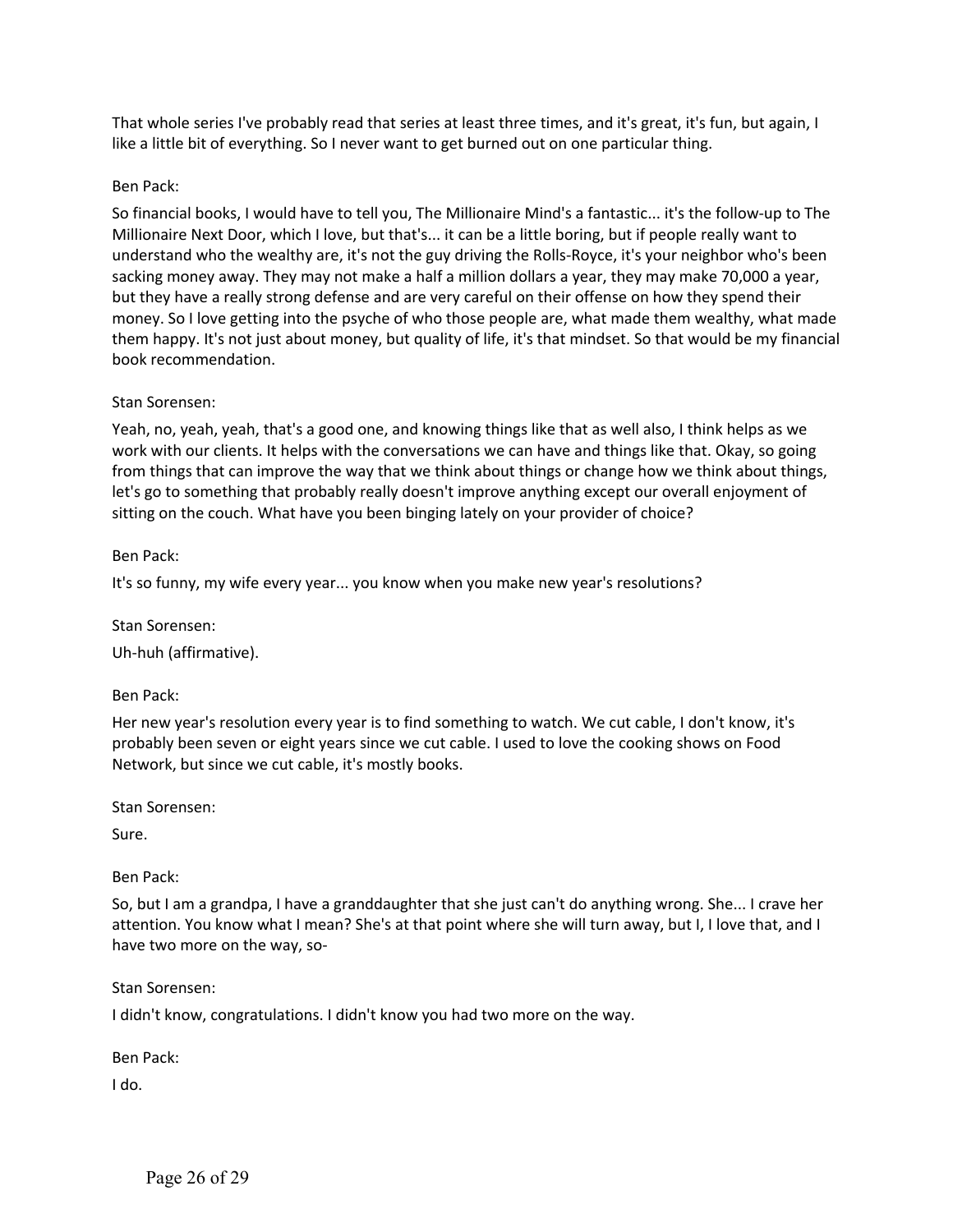That's awesome.

Ben Pack:

Yeah, both of my daughters are expecting and I'm super excited about that. So I've been getting my feel of Disney movies. So if I said I was binging, anything, Moana. Got to love Moana.

Stan Sorensen:

The animated or the live action?

Ben Pack:

The animated, yeah, the animated. Yeah, Maui is just, he's hilarious. So, but my daughter just loves it, loves the music, any of the musical ones. Frost, not frost.

Stan Sorensen:

Frozen.

Ben Pack: Frozen, thank you.

Stan Sorensen:

Frozen, we can actually lip sync that if we want, the Let It Go. For the-

Ben Pack:

Yeah, poor son-in-law, he comes to our house and he just has to go in the other room because it gets turned on, and anyway, yeah, he's burned out of the music. So, but as far as binging it's Disney movies.

Stan Sorensen:

Disney, yeah, yeah. Nothing wrong with that at all. By the way, speaking of Frozen, if you ever just need pure entertainment value, just go out to YouTube and type lip sync Frozen and see all of the different organizations, like the Marines in their barracks.

Ben Pack:

Oh, really?

Stan Sorensen:

The college football team on their bus, the swim team on their bus, I mean-

Ben Pack:

Oh, that's funny.

Stan Sorensen: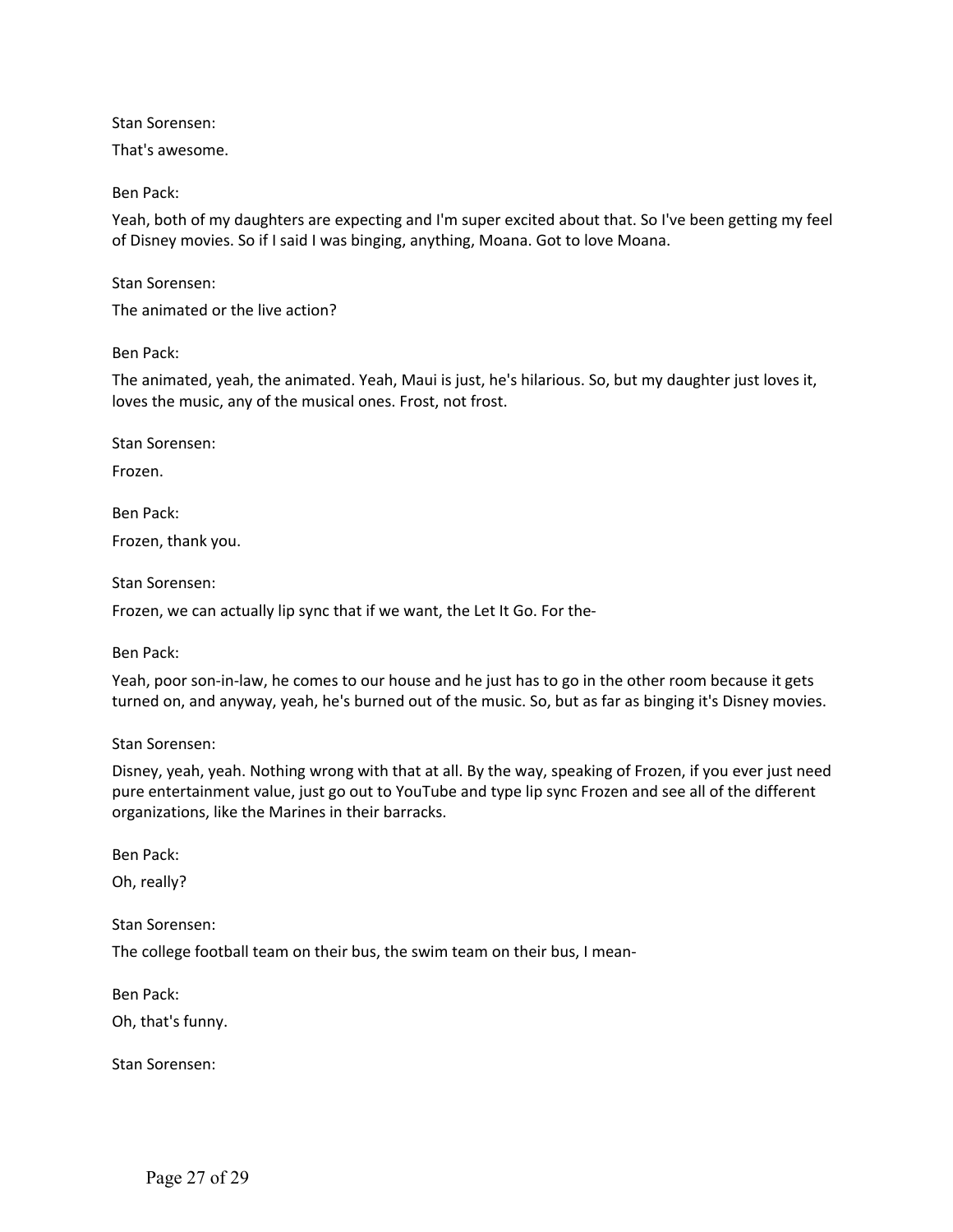Yeah, tons of those. That and Katy Perry Fireworks, everybody did that one for a while too, but the Frozen one is even better, especially when the Marines to it. All right. So yeah, so good binges, Disney?

Ben Pack:

Yeah.

Stan Sorensen:

Your Disney Plus subscription is getting well used.

Ben Pack:

Well used, for sure.

# Stan Sorensen:

Yeah, good, yeah, as it should be. Remember, you can add ESPN Plus to that too, so you can get your sports fix. Just to, yeah. Not paid by Disney. It's not a paid endorsement. So I know we're sort of hopefully getting closer to the tail end of some pandemic stuff and it's going to become to the point we're not going to talk about it anymore, but I am going to ask whether you picked up any new hobbies or interests during the pandemic.

Ben Pack:

During the pandemic. So I would say hot tubbing.

Stan Sorensen:

That's a good one. I can, yeah, I'll go with that.

## Ben Pack:

Right before the pandemic we bought a hot tub, the first one ever. My family during the pandemic, we lived in that hot tub. We would just go out and we would chat for hours, and music and everything. My family, anything water my family does, whether it's surfing, river rafting, it's all about water so the hot tub was the natural next step. But it's not much of a hobby, but the conversations we have and my little granddaughter, she's a fish. She just, she... If I even go to check chemicals, she's like tearing her clothes off, getting ready to jump in. She just loves it. So I would say that would be my hobby.

Stan Sorensen:

That's a good, yeah, that's a good one. That's a good one. Awesome, all right. So before we wrap, any parting thoughts, anything else you'd like to share with the folks at home?

# Ben Pack:

I will tell you, I'm very thankful that we live in Utah. What a great place, even though we're dealing with smoke and thank goodness we have some rain today, but I feel very, very fortunate that we live, where we live, we have the four seasons that we have. I can see why everybody is moving to Utah. We have a very well-educated group of people that live here, people that are driven, people that are ambitious. I think that attracts a lot of eyes from across the country, so I'm very thankful to be here. The natural beauty here is awesome. I love the people I work with, I'm so glad I came over two years ago. Altabank, as things progress, there is so much opportunity ahead for all of our customers.